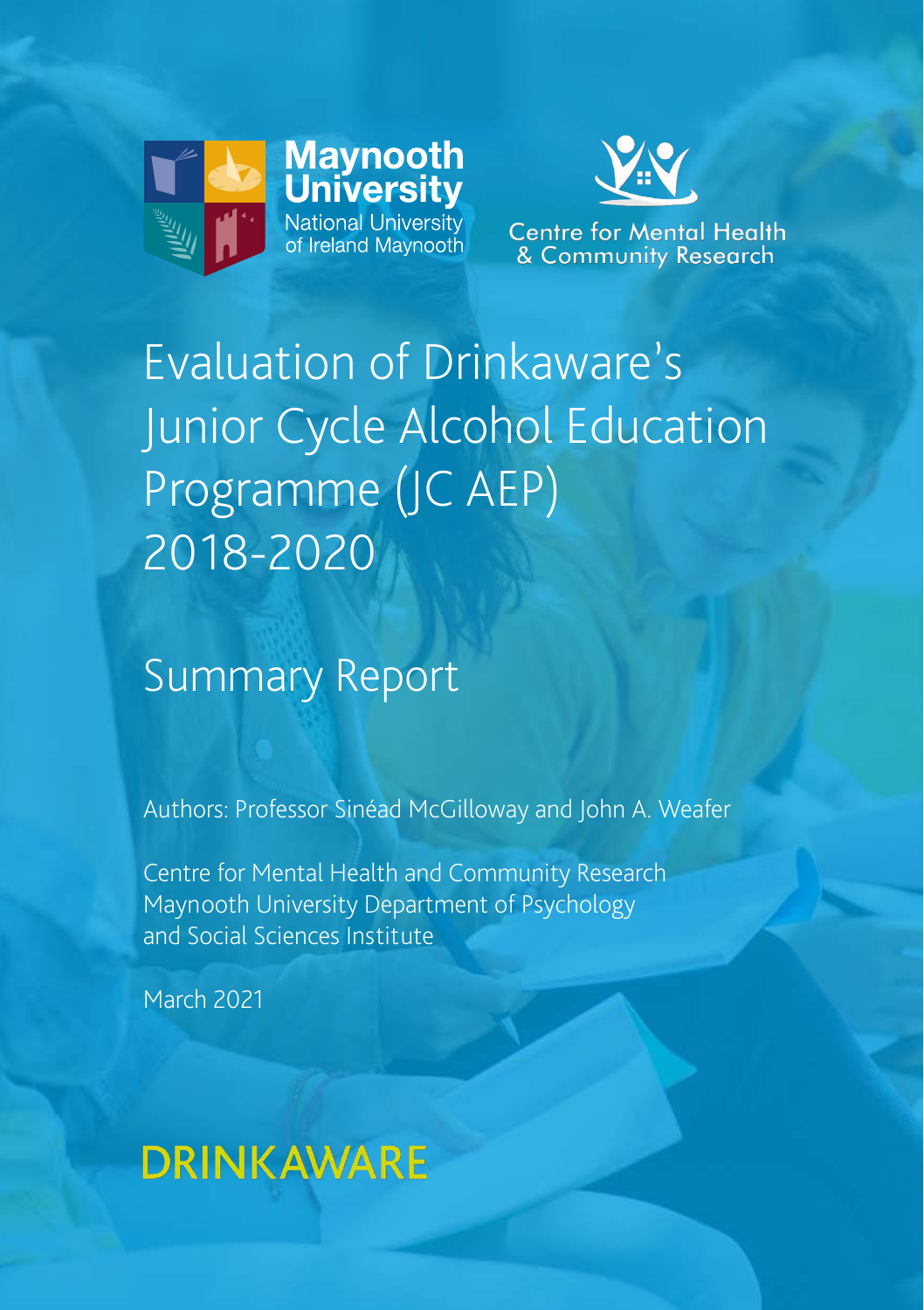This is a Summary Report of Maynooth University's Evaluation of Drinkaware's Junior Cycle Alcohol Education Programme (2018-2020). The Full Evaluation Report, Tables, Appendices and References will be available on www.drinkaware.ie Contact research@drinkaware.ie for further details.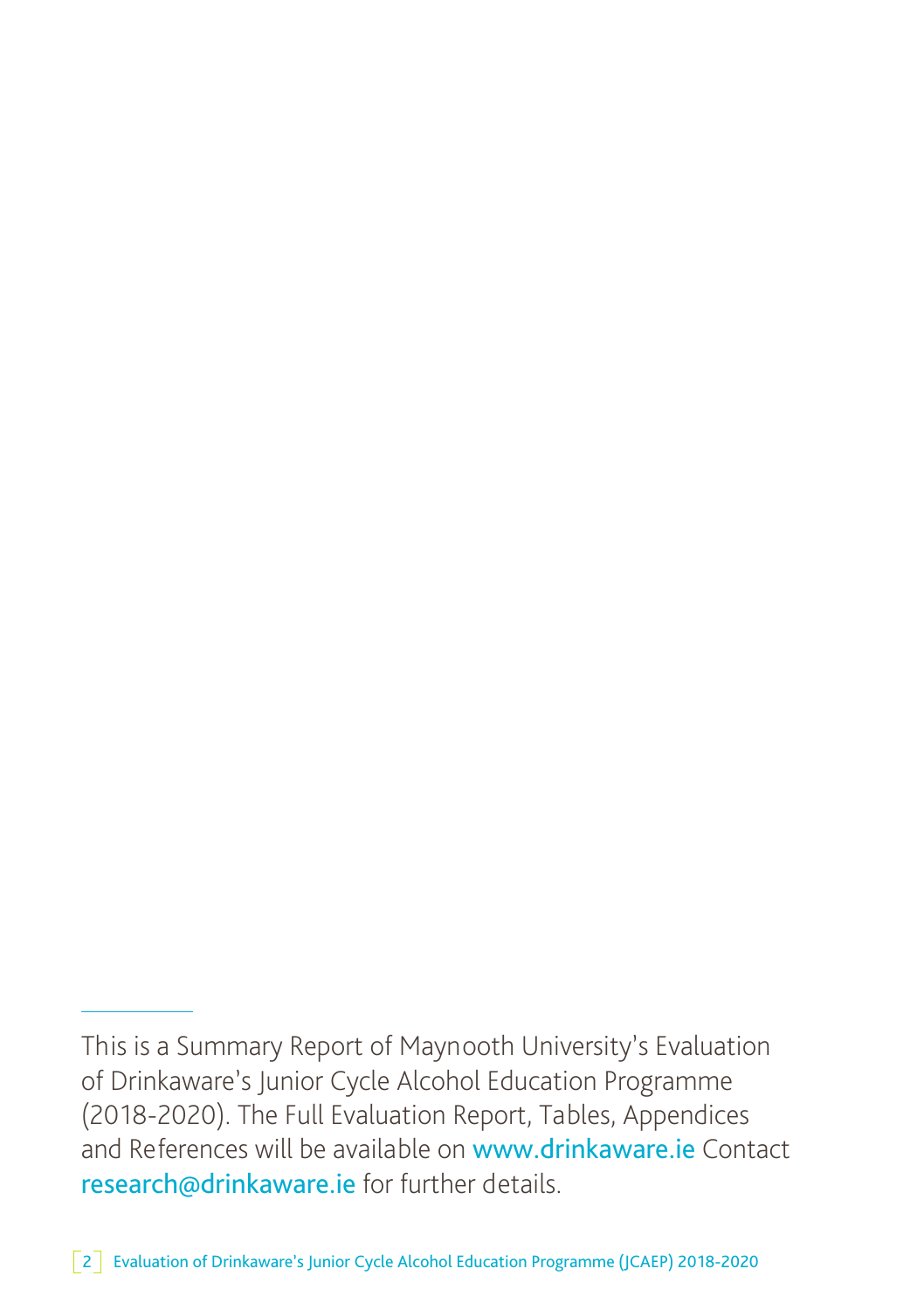## **Contents**

| Acknowledgements                               |                                                                                                             |           |  |
|------------------------------------------------|-------------------------------------------------------------------------------------------------------------|-----------|--|
| Foreword by Drinkaware CEO                     |                                                                                                             | $5 - 12$  |  |
| <b>Executive Summary</b>                       |                                                                                                             | $13 - 36$ |  |
| 1. Introduction                                |                                                                                                             | 14        |  |
| 2. Why research/evaluation?                    |                                                                                                             | 15        |  |
| 3. Methodology                                 |                                                                                                             | $16 - 17$ |  |
| 4. Key Findings                                |                                                                                                             | $18 - 31$ |  |
| »<br>Cycle students                            | Usage, attitudes & knowledge of alcohol amongst Junior                                                      | $19 - 21$ |  |
| $\mathcal{D}$<br><b>Education Programme</b>    | Perceived effectiveness of the Junior Cycle Alcohol                                                         | $22 - 25$ |  |
| $\gg$                                          | Experience & acceptability of the Junior Cycle Alcohol<br>Education Programme amongst students              | 26        |  |
| $\gg$<br><b>Education Programme</b>            | Experience amongst teachers of the acceptability and<br>delivery/implementation of the Junior Cycle Alcohol | $27 - 28$ |  |
| The role of parents/guardians<br>$\mathcal{D}$ |                                                                                                             | 29-30     |  |
| A whole-school approach<br>$\mathcal{D}$       |                                                                                                             | 31        |  |
| 5. Conclusion                                  |                                                                                                             | 32-33     |  |
| 6. Key recommendations                         |                                                                                                             | 34-36     |  |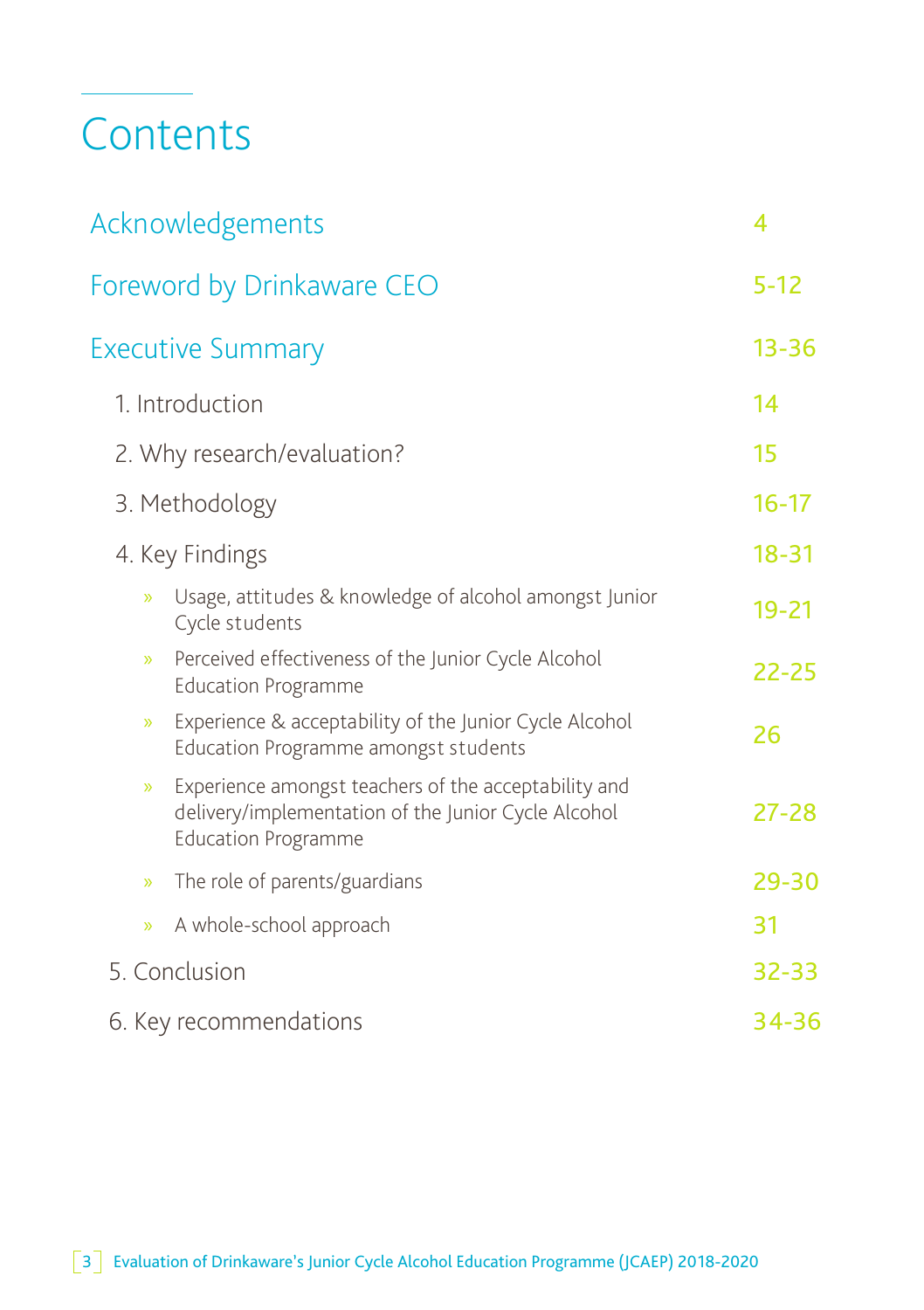# Acknowledgements

### Professor Sinéad McGilloway

Founder Director, Centre for Mental Health and Community Research, Department of Psychology, Maynooth University

We extend our warmest thanks to all of the students and teachers who agreed to take part in this research, and to all of the school principals who kindly provided their consent for their schools to be involved in this research. Their help, co-operation and support are very much appreciated. We are also very grateful to the small number of stakeholders who agreed to give up their time to participate in the final phase of this research and especially during the current pandemic.

We owe a huge debt of gratitude to Martha Sweeney of Drinkaware for all her help, support, advice and patience; her commitment and dedication were exemplary and without her, this research would not have been possible. We are most grateful to Sheena Horgan, the CEO of Drinkaware, for all of her time, help and ongoing support. We also acknowledge with thanks, Niamh Gallagher, the former CEO of Drinkaware, for her interest and support during the first year of the research.

Many thanks to our Research Interns, Rachel Riordan, and Annalena Dressler for all their help with organising and managing the large amount of data pertaining to the Year 1, 2 and 3 studies. Special thanks to Annalena Dressler for her work on reviewing the literature in

this field which she conducted as part of a research internship in the MU Department of Psychology. We acknowledge with thanks, the funding provided by the Maynooth University Summer Programme for Undergraduate Research (SPUR) scheme (2019) which was awarded to Annalena (supervised by Professor Sinéad McGilloway) and which allowed us to conduct some additional work on the Year 1 data. We are also grateful to Fergal Rhatigan for his help with data entry and analysis.

Lastly, we acknowledge with thanks, the funding provided by Drinkaware to support this study.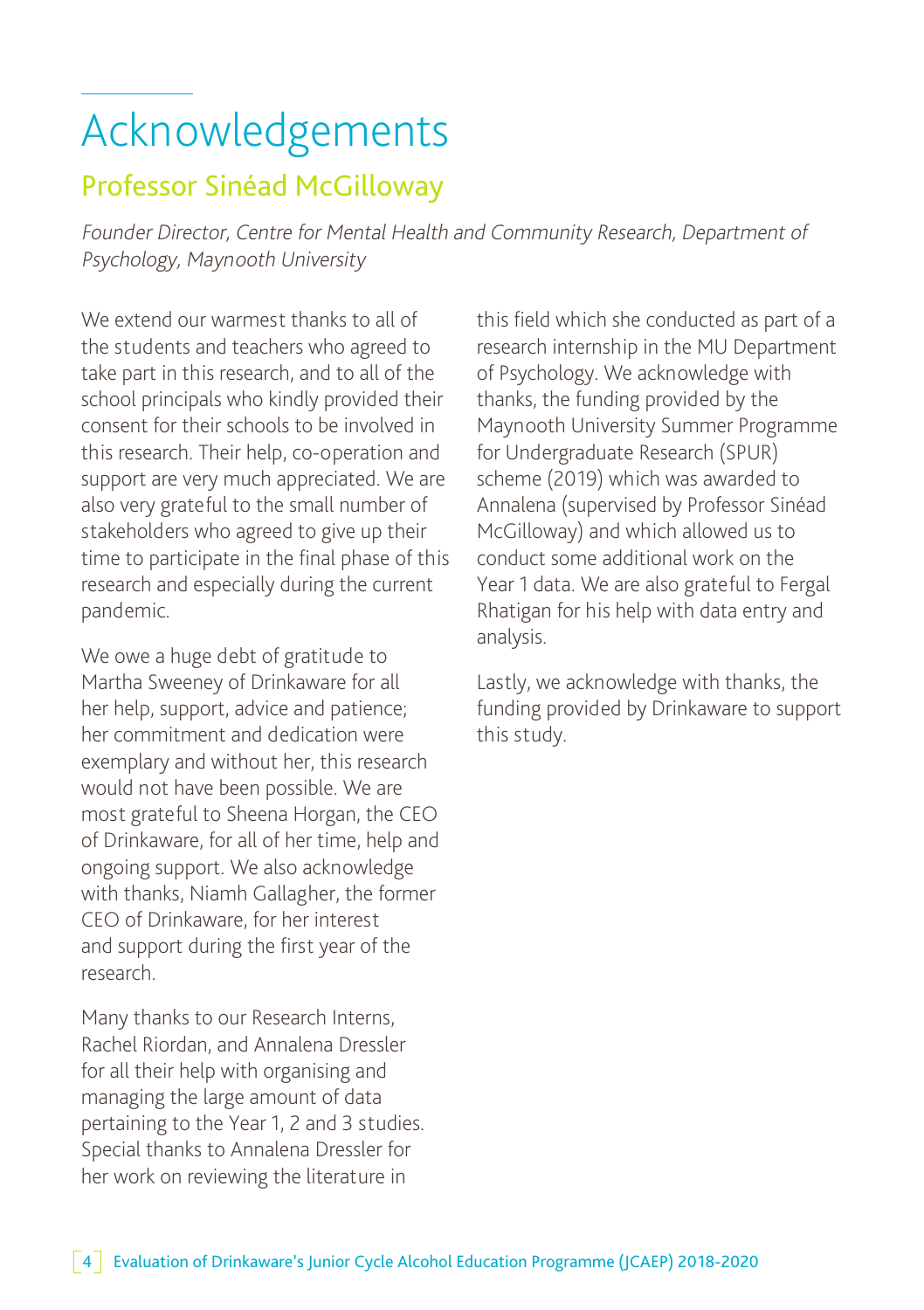# Foreword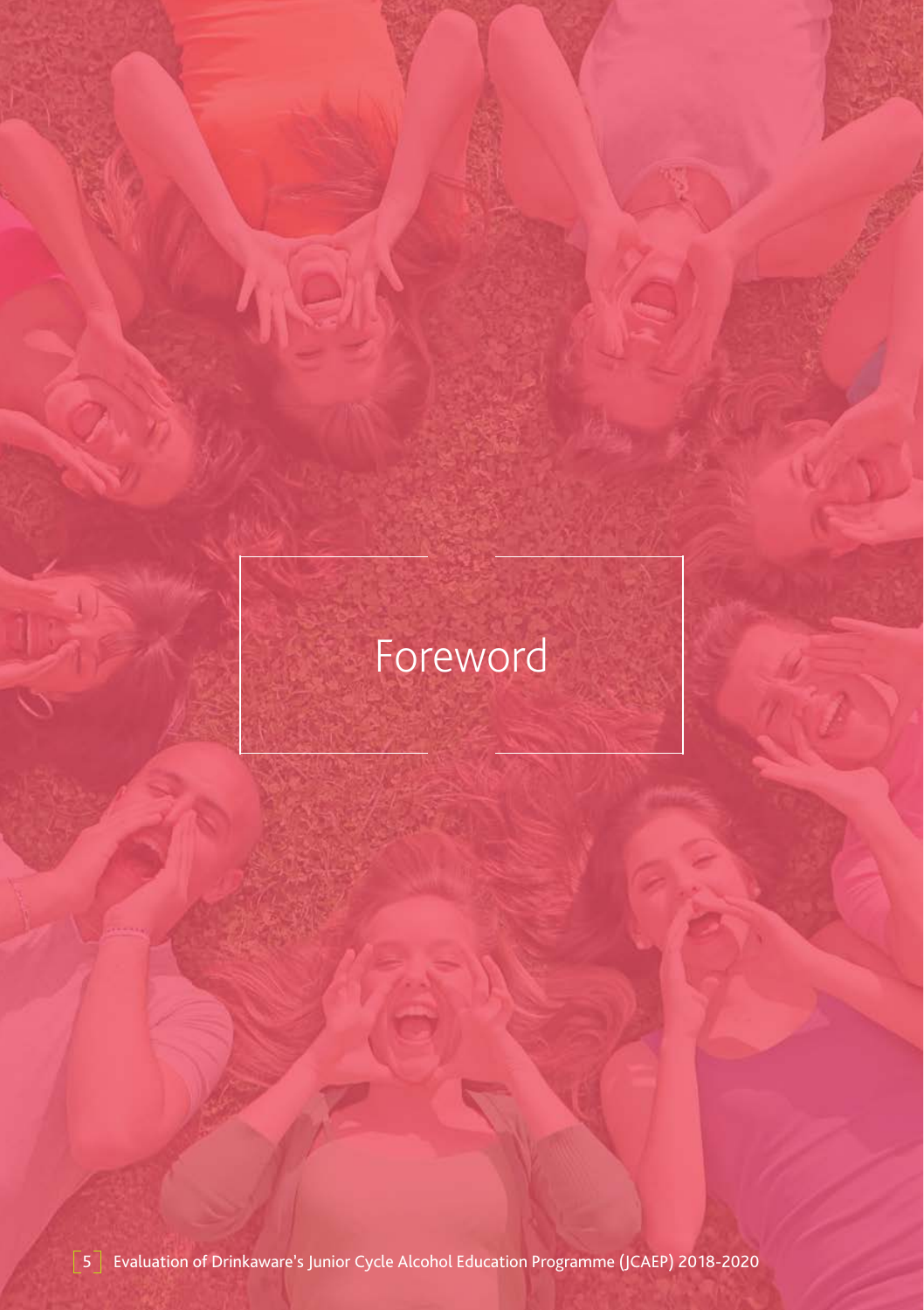# Foreword and commentary by Drinkaware CEO

### Sheena Horgan

…the earlier substance use begins, the more likely that negative immediate " consequences and long term impact will occur

(iii) (UNESCO 2017, Good Policy and Practice in Health Education Booklet 10, "Education sector responses to use of alcohol")

Alcohol has no place in childhood and the prevalence of underage drinking is an unacceptable blot on Ireland's social landscape.

Delaying the age of the first drink is a key focus for Drinkaware and our in-school programme is designed to prevent the start of underage drinking, and to reduce the number of young people who drink, through effective alcohol education. We also actively support parents to, in turn support their children not to drink underage.

Underage drinking is a complex and difficult issue to address. This is the context in which Maynooth University's Centre for Mental Health and Community Research undertook this independent evaluation of the Junior Cycle Alcohol Education Programme, assessing 1st to 3rd year students' experiences, knowledge and attitudes regarding alcohol, and the effectiveness of the Programme itself.

The timing of the evaluation is also noteworthy: It commenced in 2018 and

the final set of data was collected as COVID-19 took hold in Spring 2020. What is clear across multiple studies, is that for many people alcohol consumption increased during this period (ii), and was happening in the home. It is therefore likely, that for some of this study's participating students, their exposure and access to alcohol will have increased along that timeline. And both are contributing factors to underage drinking as per this report's analysis.

Furthermore, the widely reported pandemic-induced increase in stress and uncertainty in Irish society, juxtaposed with the reduction in socialising and connectedness, have negatively impacted on some people's coping abilities. There is a known link between alcohol consumption and coping amongst adults, and now there is some evidence in this report to suggest a similar (pre-pandemic) motivation for students. For example 1 in 5 of those who were drinking in 3rd year, agreed with the statement: "I feel less pressure on me when I have a beer or two."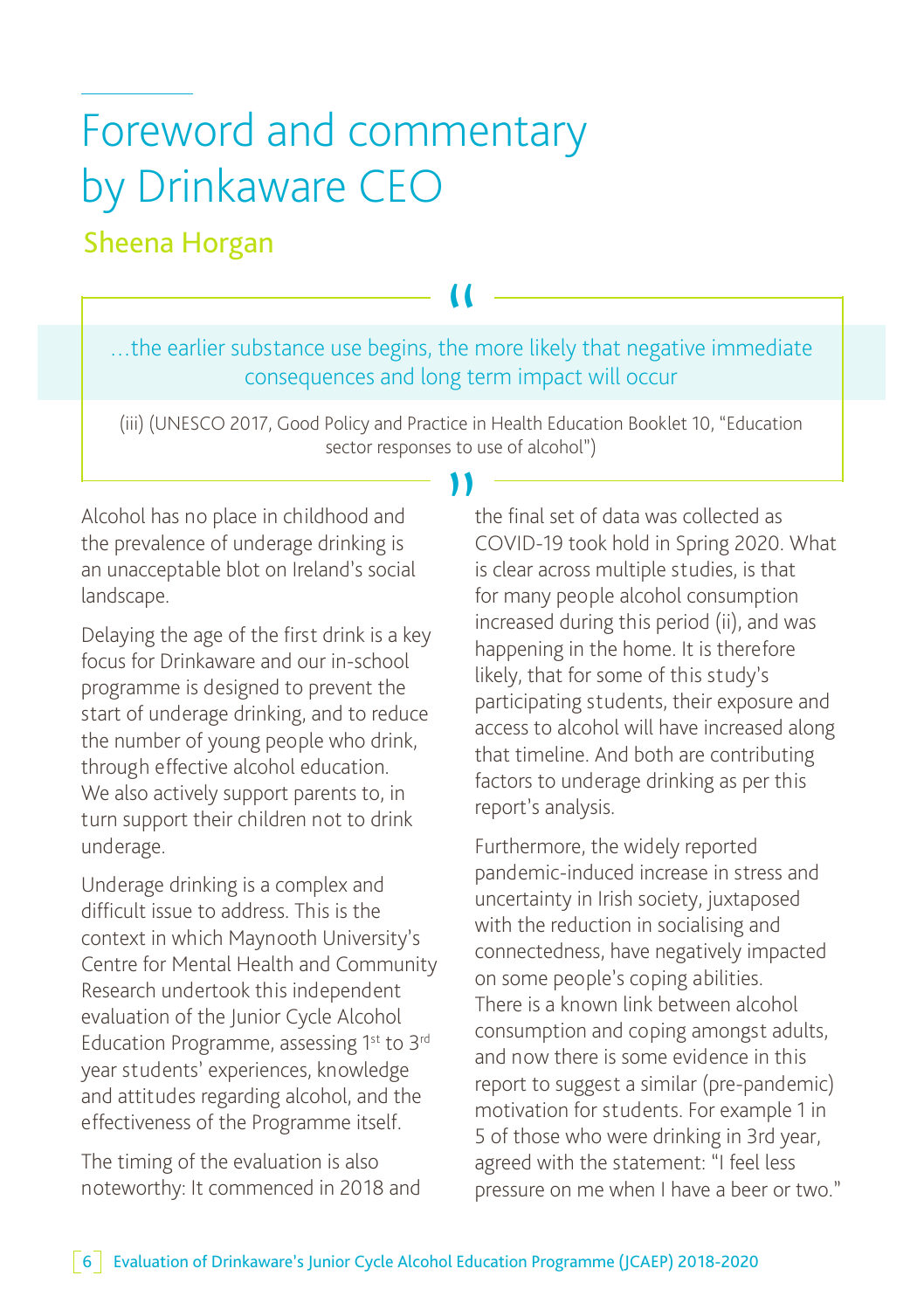### The value of evidence

The frequent refrain in public health is 'evidence'. Evidence-informed programmes use the best available research and practice knowledge to guide their design and implementation. This informed practice allows for innovation while incorporating lessons learned from the research literature.

### Drinkaware's Alcohol Education Programme for Junior Cycle, is based on and informed by evidence.

The Junior Cycle Alcohol Education Programme was originally informed and shaped by evidence on best practice in alcohol education (Morgan 2016) and also by research conducted amongst parents and students themselves (Drinkaware 2016). It was aligned with the curriculum and designed to incorporate innovative learning methodologies, and concepts such as a whole school approach.

The programme's research-based credentials are augmented by the findings from the longitudinal evaluation reported here. Importantly, the programme has been further adapted and enhanced by the findings and feedback from the students and teachers at each stage throughout the lifetime of the research.

The Programme has many of the key elements that are known contributing factors to the effectiveness of alcohol education:

- » It is a manualised programme that supports positive resilient mental health and life skills acquisition
- » It involves experiential learning
- » It focuses on the development of personal, social and coping skills, specific knowledge and attitudes, and spiral learning
- » It takes a balanced approach: challenging perceptions of risk and beliefs on how common use is; discussing expectations and social influences on use; and supporting the development of personal and coping skills to analyse and minimize their impact
- » It includes real-time training of the educators: "It is very important that whoever delivers the curriculum, receives training and support on instructional methods and on addressing sensitive topics. Everyone who is engaged in the delivery of skillsbased education must receive training on their role and how it contributes to curriculum aims."

Importantly evidence-based prevention programmes have been consistently found to be cost-effective

(Lemon et al 2014)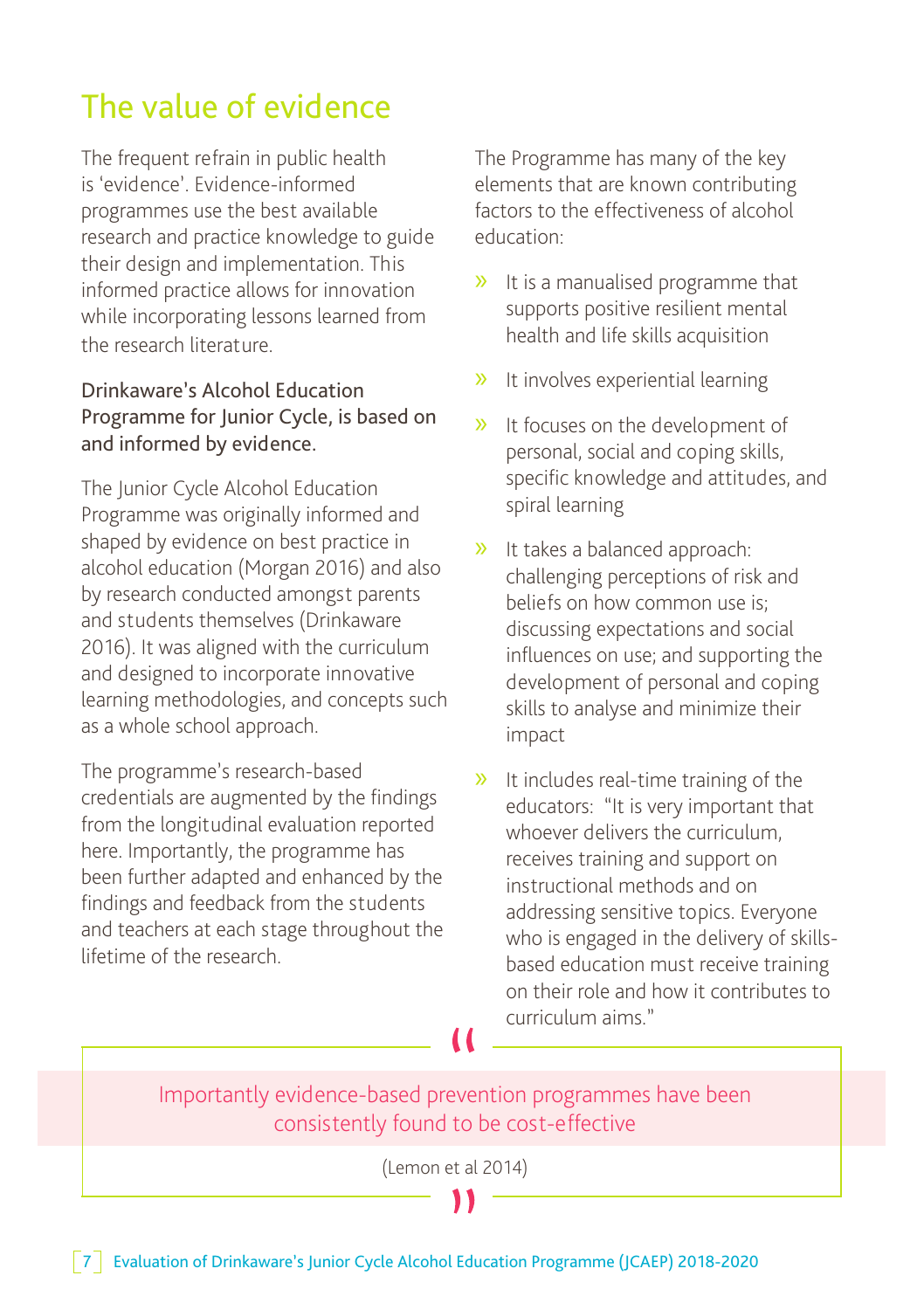The significance of this report cannot be underestimated. Whilst the Programme is now established - over 13,000 students and 134 schools have participated across the country – the value of critical assessment and rigorous objective evaluation is vital to its ongoing development and effectiveness. As a longitudinal evaluation, this research involved a careful assessment of the

Programme during a three-year period. The research was closely scrutinised and approved by the Maynooth University (MU) Social Research Ethics Committee and was conducted by an independent research team led by Professor Sinéad McGilloway, Founder Director of the Centre for Mental Health and Community Research (MU Department of Psychology and Social Sciences Institute).

### Primary prevention & protective factors

Prevention is better than cure, and as substance abuse can begin in adolescence, so it follows that prevention needs to begin in adolescence and especially in 'critical transition periods'; this was the main impetus behind the design and delivery of Drinkaware's Alcohol Education Programme to 12-15 year olds during the first three years of post-primary school.

This Programme is about primary prevention, supporting education prior to first drink, the average age of which in Ireland is 15 years. As this report reveals there is a tipping point at 2<sup>nd</sup> year marked by the documented shift in attitudes and experiences regarding alcohol: For instance, those who were drinking, and said they had consumed alcohol in the last month, increased by 53% between 1st

and 2<sup>nd</sup> year, and 26% between 2<sup>nd</sup> and 3<sup>rd</sup> year; and by 2<sup>nd</sup> year, students agreeing with the statement "I enjoy having a drink with friends" and "I feel less pressure on me when I have a beer or two" had almost doubled (14% to 27% and 5% to 12% respectively).

Alcohol education needs to empower young people to harness protective factors such as, developing social and emotional competence, knowledge of the consequences and harms of drinking and strategies to resist peer pressure. The Alcohol Education Programme is specifically designed to support these and other protective factors – including, most importantly, coping skills and alternatives to drinking.

Available evidence indicates that prevention is most effective when it starts early; covers all age-groups; targets the critical transition periods eg primary to secondary

(iii) (UNESCO 2017, Good Policy and Practice in Health Education Booklet 10, "Education sector responses to use of alcohol")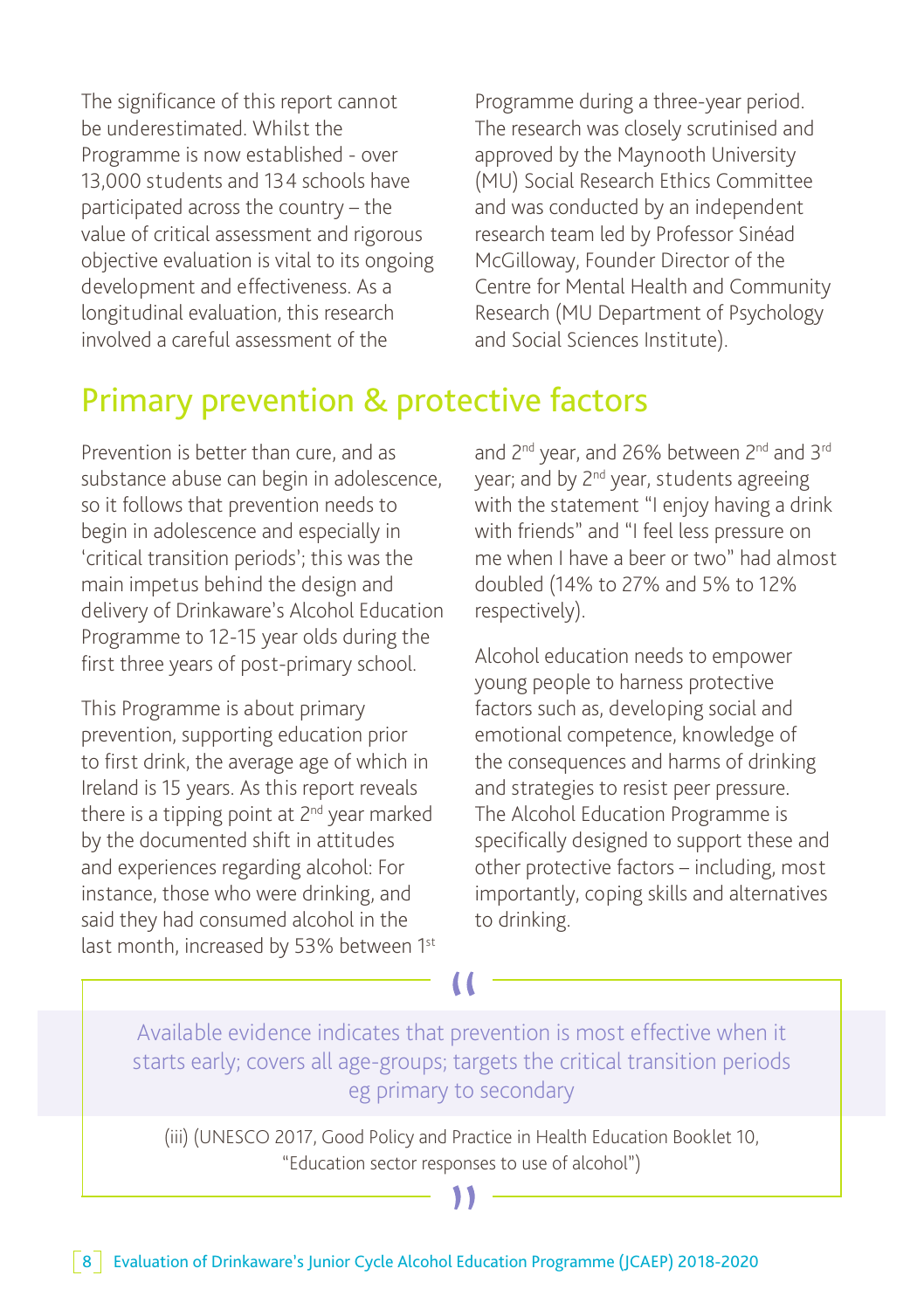The Programme adopts a positivedevelopment and strengths-based approach. As reported by the students themselves, the Programme had a positive impact on their ability to make informed choices and decisions in relation to alcohol, and their levels of confidence and assertiveness.

The programme also delivers sustained and progressive awareness and understanding of the negative aspects of alcohol, addressing risk factors such as the perceptions that underage drinking is a rite of passage and other permissive social norms.

In addition to individual and peer-to-peer knowledge, awareness and attitudes, there are multiple other determinants of alcohol misuse and as a societal issue it needs a co-ordinated society-wide response. Multi-agency collaboration has been shown in other areas such as mental health, to be important in preventions and interventions. A collective approach means there is a role for all actors within the ecosystem - individuals, family, school, community and society. For this reason, the Junior Cycle Alcohol Education Programme is consistent with a whole school approach.

Drinkaware also actively supports parents' participation and involvement in their children's alcohol education via programme-related homework exercises and separate workshops that encourage conversation, boundary setting and positive role modelling.

One recurring theme identified within the report, is that of parents' role in underage drinking, one on which Drinkaware has been increasingly focusing as part of its 2019-2021 Strategic Plan. Parental permissiveness – perceived or actual – their role modelling, and the ease with which alcohol can be accessed in the home setting, are all either deterrents or facilitators of underage drinking and are subjects included in our extensive and growing engagement with parents. As well as being a focus for Drinkaware in 2021 this will also feature in our Strategic Plan 2022-2024.

Building the capacity of young people to take charge of their own physical and mental health and wellbeing is at the heart of a wholeschool health promotion approach to substance misuse

("Better Outcomes, Brighter Futures, the national policy framework for children and young people", 2014-2020)

"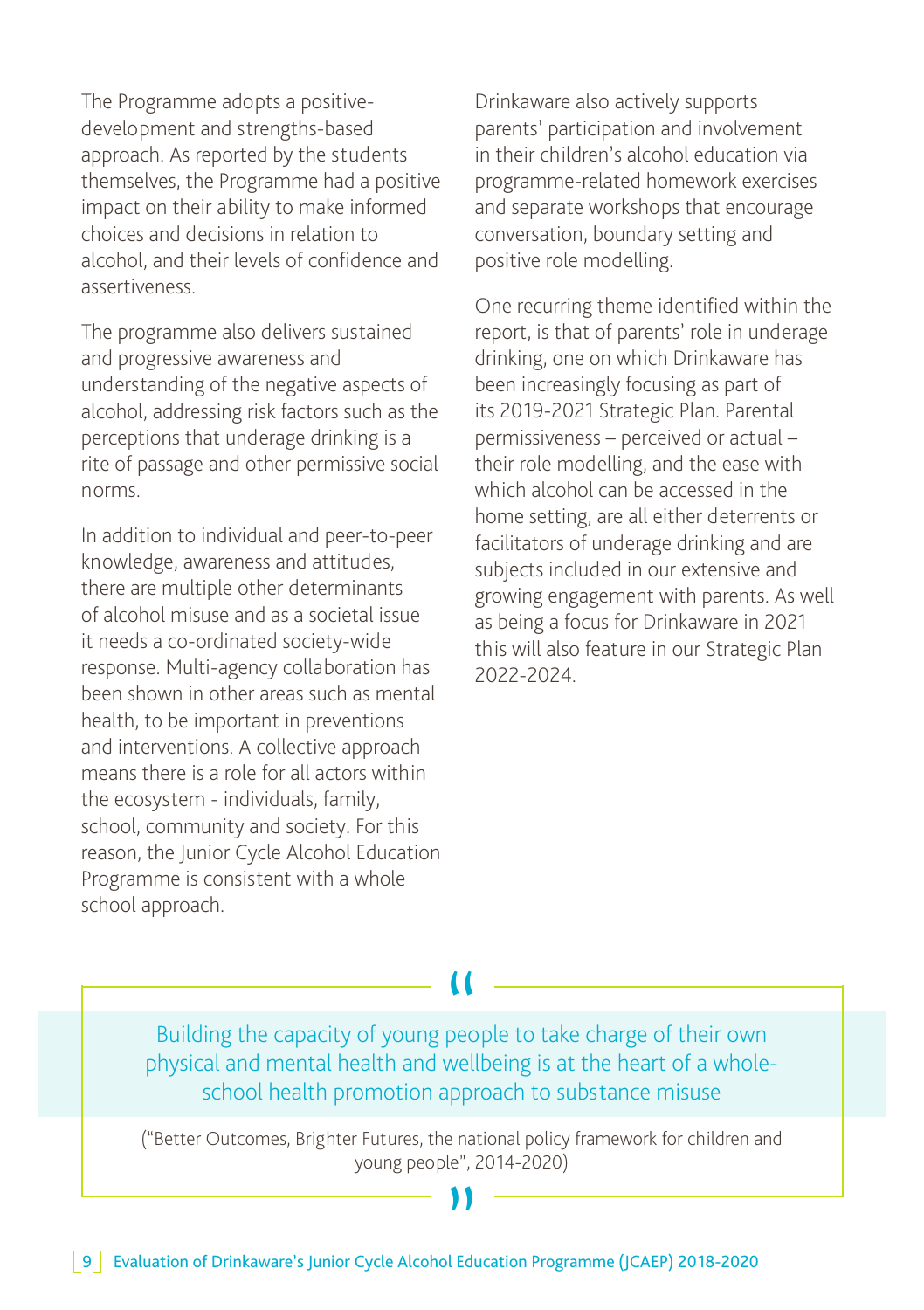### The consequences of inaction

The consequences of little or ineffective alcohol education are far-reaching.

For Irish society, a youth population that is uneducated on the facts regarding alcohol and its misuse, will mean the continuation and likely escalation of an unhealthy drinking culture, the perpetuation of negative social norms, and the increase of alcohol-related harm to self and others.

In terms of educational consequences, substance use can diminish the education sector's mission through poor educational performance and even drop-outs. Education also has a defined role in the social determinants of health and as alcohol consumption is a determinant of health and wellbeing, effective and evidence-based/informed educational interventions and preventions are critical. Schools and the school environment provide an appropriate setting for the delivery of preventative interventions.

At an individual level, the findings in this report that almost four in ten had already experienced at least one negative effect of drinking, is a disturbing statistic. The potential to counter this through increased knowledge and understanding of the 'impact of alcohol on overall health' and 'the consequences of underage drinking', is at least a step in the right direction.

Adolescence is a period of vital importance in the prevention of alcohol use. Early initiation and heavy alcohol use in adolescence is associated with increased risk of alcohol-related harm (Yuen et al 2020). At Drinkaware, our strategic priority is to change that trajectory. And this starts with the Alcohol Education Programme for Junior Cycle, which to date, is the only nationally available primary prevention alcohol education programme for younger students.

...high/very high-risk' drinking behaviour at 17/18 years of age was " significantly more prevalent among those who had tried alcohol by age 13, compared to those who had not" (10% versus 4%) (p.73) (McNamara et al.)

 $\left(\text{Group Up In Ireland, 2020}\right)$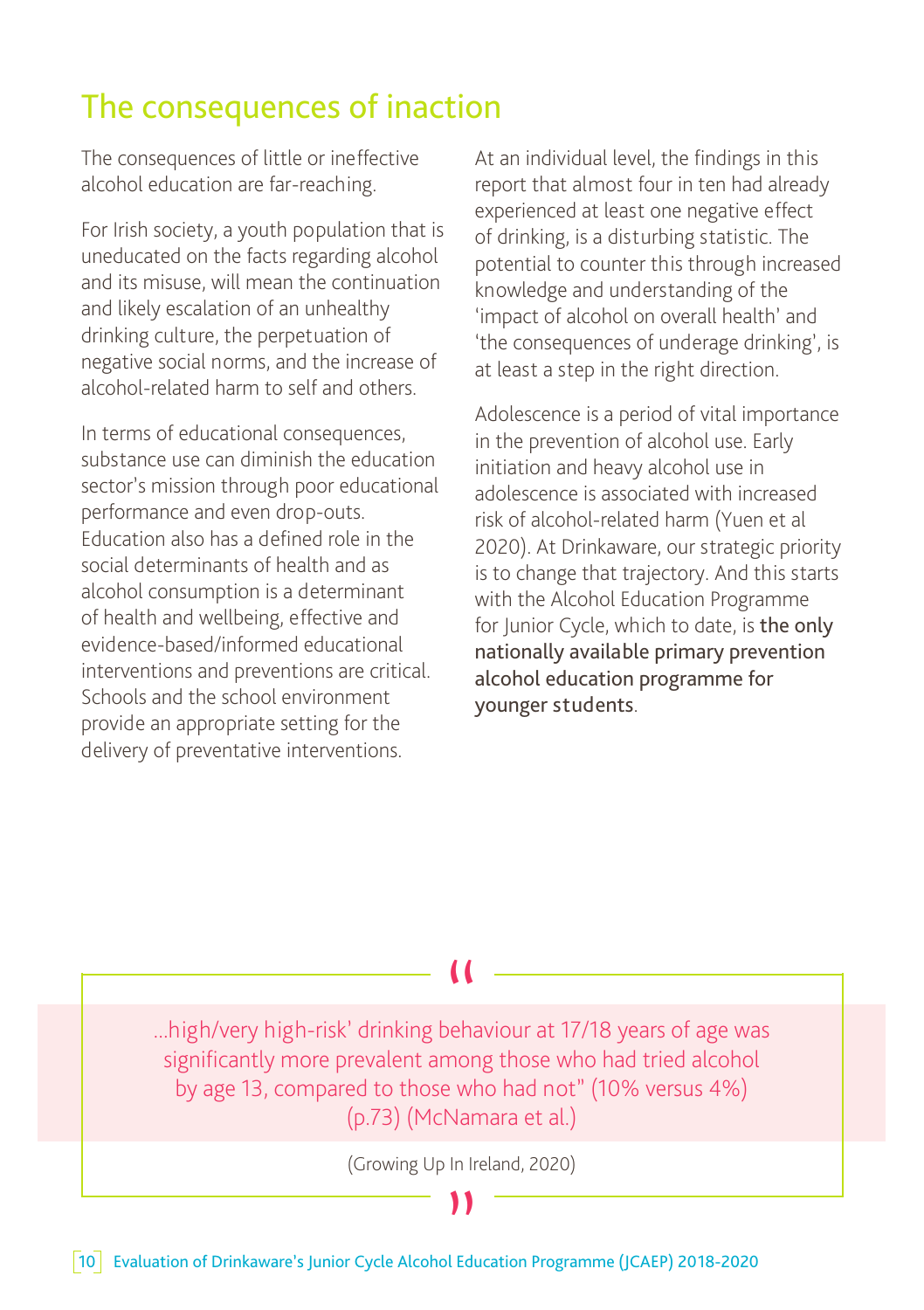### What next for the Alcohol Education Programme?

There are three actions Drinkaware will be taking from this report:-

### 1. Sustaining & scaling the programme.

Drinkaware is committed to strengthening and sustaining the Junior Cycle Alcohol Education Programme. The findings from this evaluation provide us with a useful basis for reflective learning as well as important evidence to inform the future development of the programme - and specifically what works and what doesn't. Going forward, Drinkaware will actively work to scale the programme to engage more students and school communities and expand the programme to additional student cohorts. Drinkaware will also look to education leaders and stakeholders to support this necessary scaling.

### 2. Further co-operation & collaboration

Early primary preventions need a co-ordinated response. Drinkaware will continue to offer shared and open access to our research and education resources. This will maximise the impact of the findings in this report, to make a meaningful contribution to further the effectiveness of alcohol education, and to minimise duplication. Drinkaware will also pro-actively seek co-operative and collaborative opportunities within the wider education ecosystem.

### 3. Call for leadership commitment

One of public policy's stated aims – in both the Public Health (Alcohol) Act 2018 and the Healthy Ireland framework – is to delay the initiation of consumption among children and young people. As the national charity working to prevent and reduce the misuse of alcohol and tackle underage drinking (with an evidence-informed primary prevention education programme), Drinkaware will call on Ireland's education leaders to formally acknowledge the valuable role alcohol education plays in primary prevention, and to commit to actively supporting an evidence-informed response to prevent and delay alcohol use amongst children and young people.

There is an urgent need to implement and scale up evidence-based substance use prevention policies and programmes

(iii) (UNESCO 2017, Good Policy and Practice in Health Education Booklet 10, "Education sector responses to use of alcohol")

### ۱۱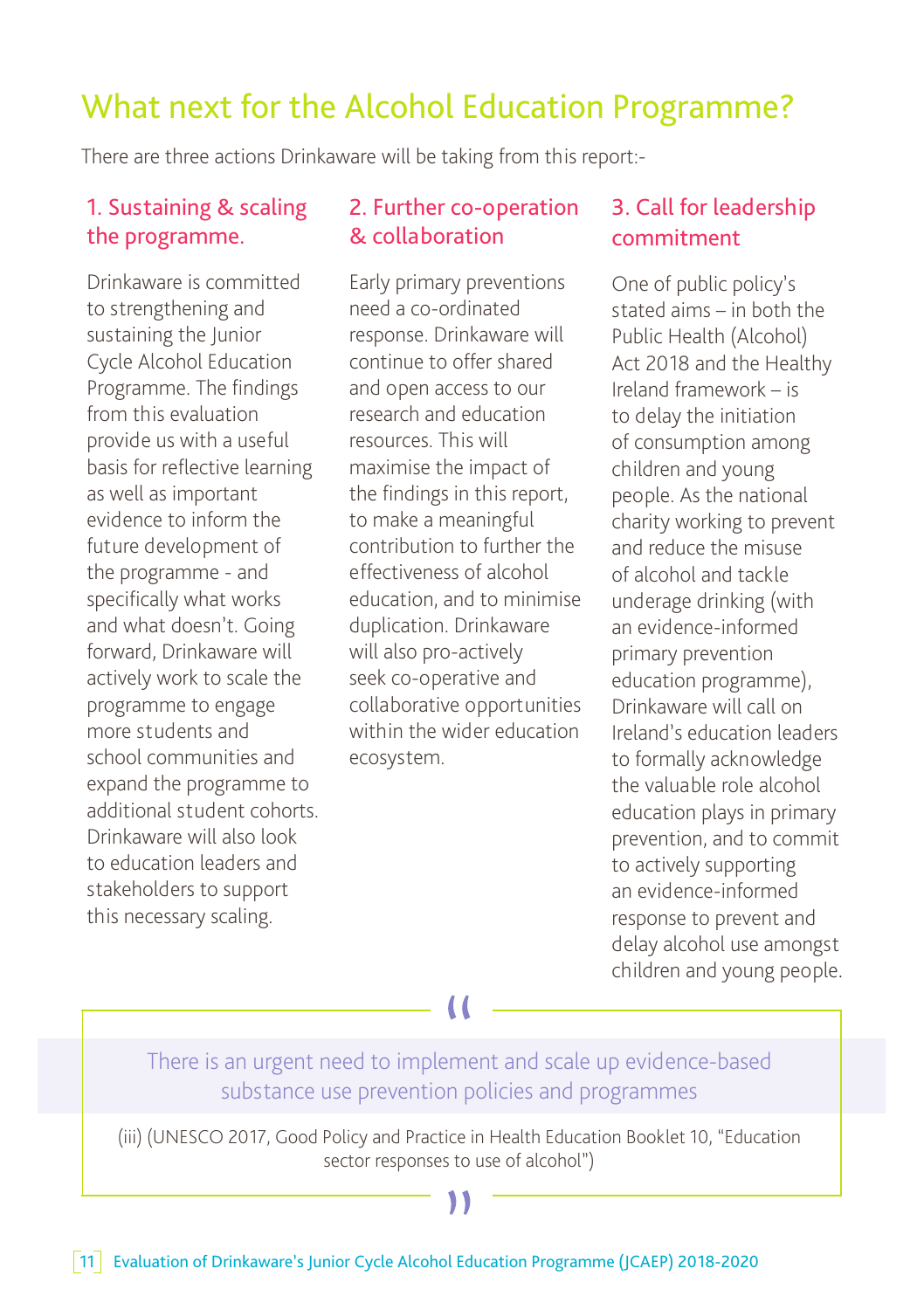### A Note of Thanks

Drinkaware is hugely appreciative of all the schools – their principals, teachers and students – who participated in this important evaluation study, and also the thousands of additional students and teachers who have engaged with the Junior Cycle Alcohol Education Programme since 2016.

The charity is also grateful to Maynooth University's Centre for Mental Health and Community Research (www.cmhcr.eu) for undertaking this important study, and to its Founder/Director, Professor Sinéad McGilloway and Dr John Weafer for their diligence and probity throughout the project.

Sincere thanks are also extended to the Drinkaware team including Education Manager, Martha Sweeney and Research & Impacts Manager Dr Ann Stokes. Particular gratitude is due to Martha Sweeney, whose dedication to progressive studentcentric alcohol education, and exemplary teacher training delivery, have been key success factors in the development and roll out of the programme.

Drinkaware also appreciates the Board's support for its ongoing commitment to, and investment in, independent research that furthers the learning, the efficacy and the overall impact of the charity's work and the delivery of its mission to prevent and reduce the misuse of alcohol.

More education and public awareness campaigns are needed and information should be provided through schools, parents, communities, television, internet, social media and mobile phone apps.

(Dept of Health "Reducing Harm, Supporting Recovery - A health-led response to drug and alcohol use in Ireland 2017-2025")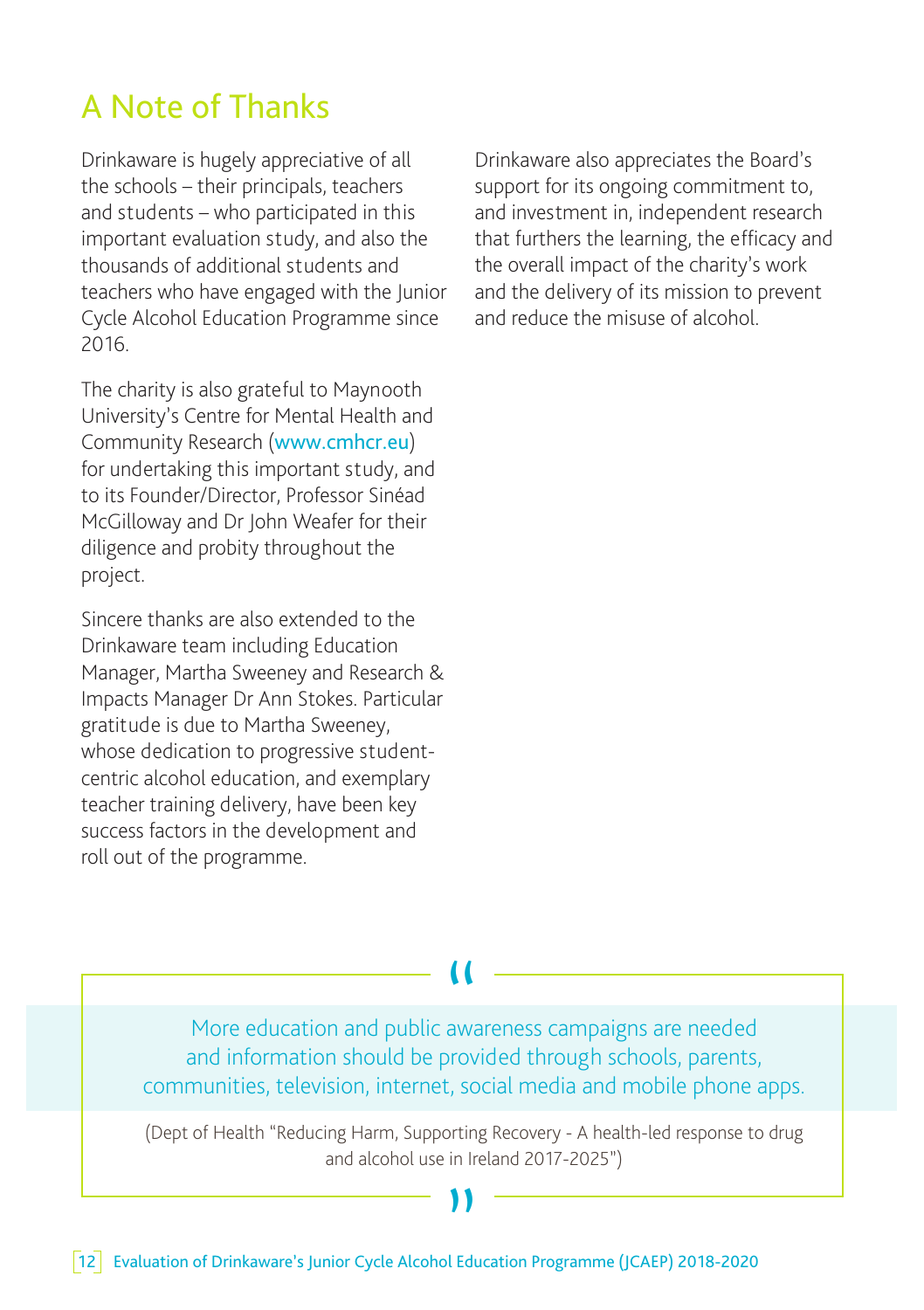# Executive Summary

13 Evaluation of Drinkaware's Junior Cycle Alcohol Education Programme (JCAEP) 2018-2020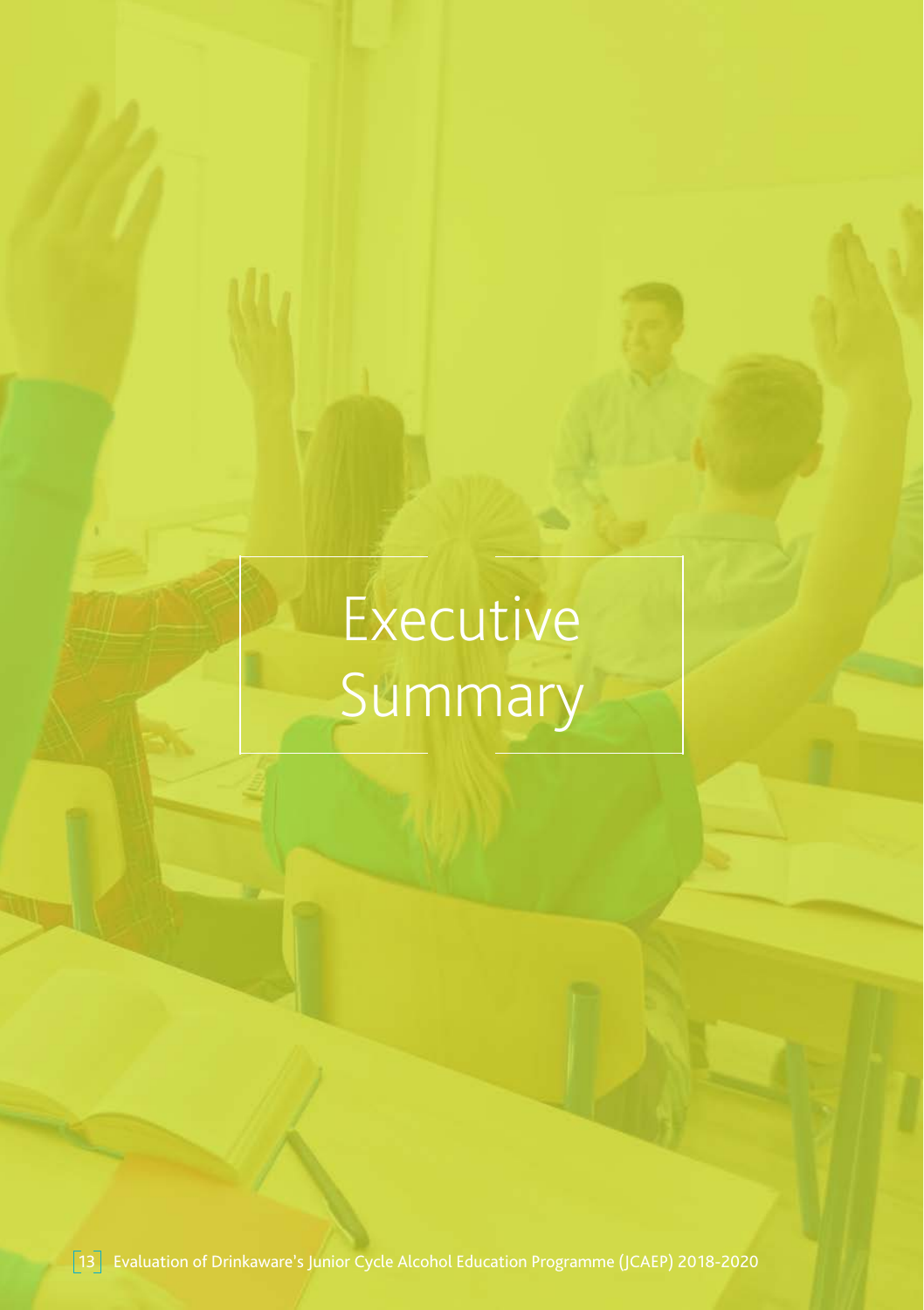# 1. Introduction

This is the third and final report on a threeyear evaluation of Drinkaware's Junior Cycle Alcohol Education Programme (JC AEP).

### The aims of this manualised and evidence-informed programme are to:

- a. promote understanding of the effects of alcohol;
- **b.** support the development of personal and social skills to encourage independent decision-making about alcohol; and
- c. empower young people to develop strategies to resist peer pressure, change behaviours and engage in alternatives to alcohol use.

The programme involves 8 to 10 40-minute lesson plans delivered by teachers to Junior Cycle students (First to Third year) on a weekly or fortnightly basis as part of the Social Personal and Health Education (SPHE) curriculum.

The principal aim of this pre-post, mixed methods, longitudinal study, was to investigate the effectiveness, acceptability and implementation of the JC AEP over its three-year delivery period (2018-2020).

### The specific objectives of the evaluation were to:



Monitor and assess, in real time, the nature, extent and experience of alcohol use amongst a sample of Junior Cycle students during their first three years in post-primary school;



Investigate students' attitudes and beliefs toward, and knowledge of, alcohol - and how these might have changed following delivery of the JC AEP from Year One of the evaluation (i.e. First Year of post -primary school) to Year Three (i.e. Third Year of post-primary school).



Assess the perceived effectiveness, experience, acceptability and implementation of the JC AEP across all three years of its delivery in participating schools.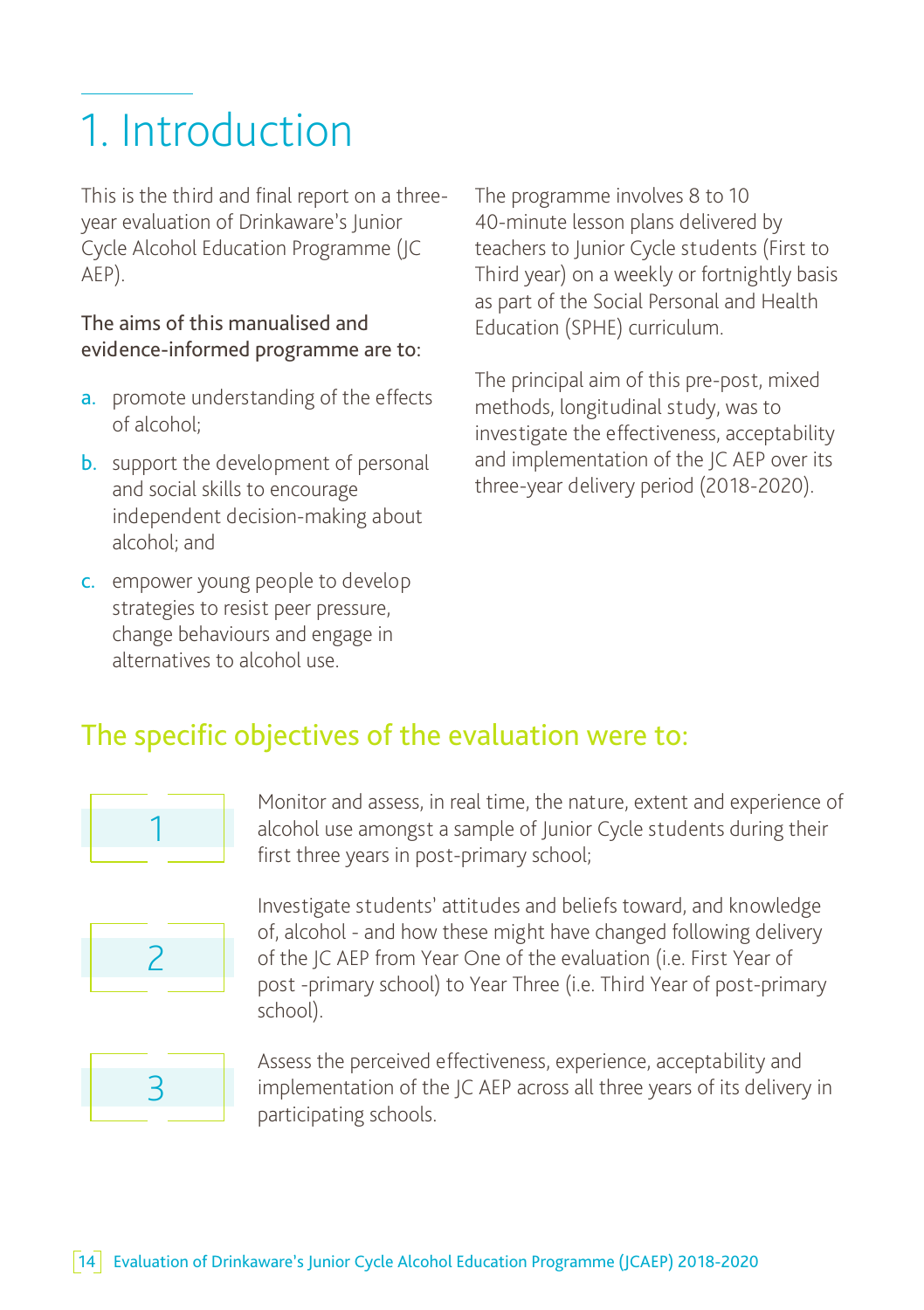# 2. Why research/evaluation

It is important, when developing and implementing any new programme or intervention, that it is independently evaluated in parallel, not only to assess its overall effectiveness, but also to identify facilitators and barriers to implementation.

The findings should then be used (ideally) to inform future programme development and to generate key lessons, not only for programme developers and implementers in a local/ national context, but also for those who would wish to deliver the same or similar programmes elsewhere.

Best practice suggests that a good evaluation should be independent, transparent, accountable, confidential, and capable of discerning what works and what does not work (Stufflebeam. and Shinkfield, 2007).

It is critical that any evaluation is conducted ethically, taking into account issues such as confidentiality, informed consent and participant vulnerability.

The current study was conducted in line with the ethical code of conduct of the Psychological Society of Ireland and the Social Research Association. Formal ethical approval was sought for each phase/ year of the project and was granted by Maynooth University Social Research Ethics Committee.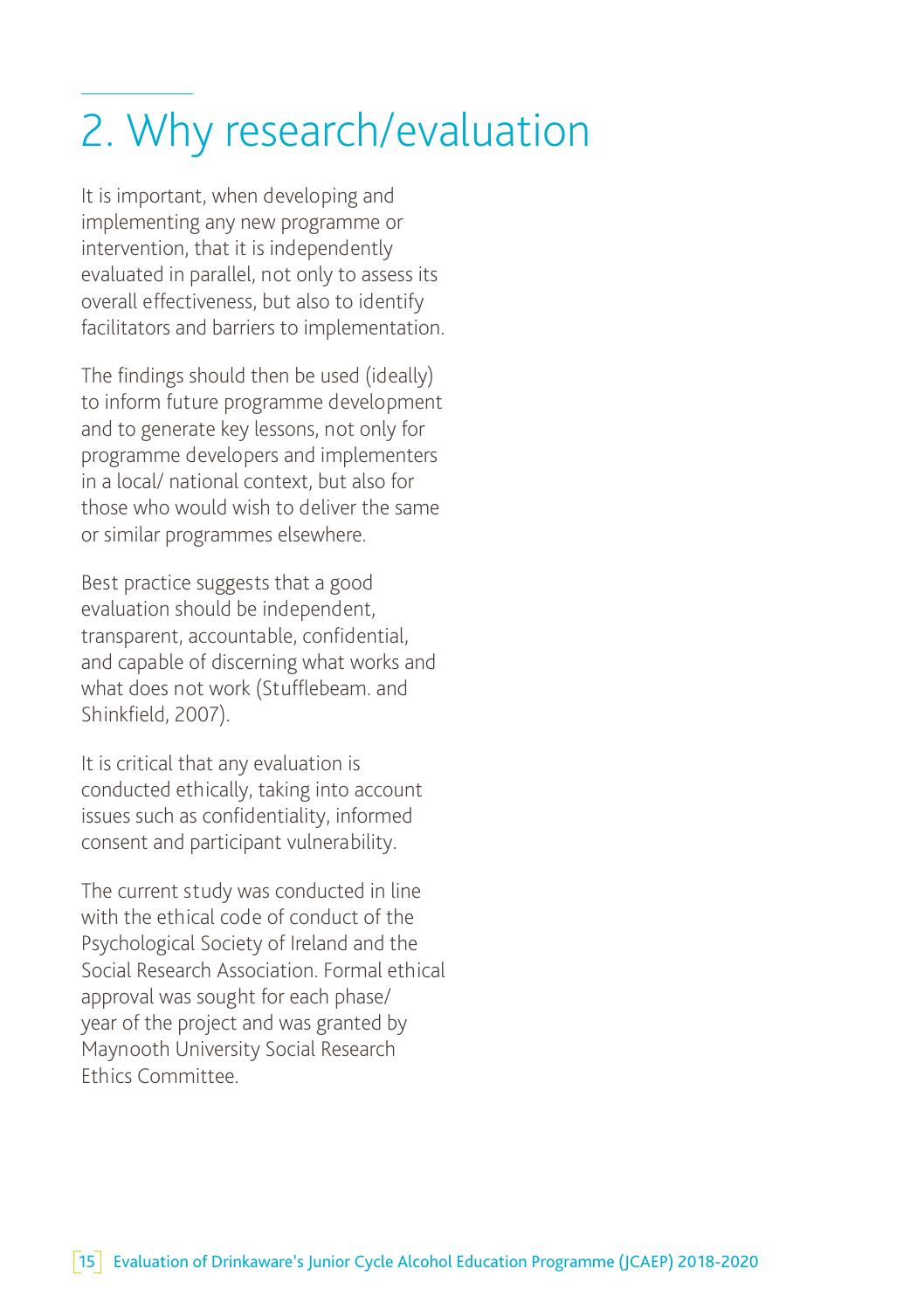# 3. Evaluation methodology

### Quantitative data: Student and Teacher Surveys

The first phase of this three-year study (Year 1) involved an in-class preprogramme survey, conducted in March 2018. This involved administering a detailed and specially designed Student Experience Survey to First Year students in 19 schools throughout Ireland where the JC AEP was due to be delivered, including Dublin, Galway, Tipperary, Longford, Roscommon, Limerick, Laois, Leitrim and Mayo. This took place prior to JC AEP delivery. The same students completed a follow-up survey in May 2018, the aim of which was to assess the extent to which their knowledge/awareness, attitudes and behaviours had changed immediately following completion of the programme in its first year of delivery. A total of 574 students participated in this phase of the study.

The second phase of the study (Year 2) involved re-administering the same survey approximately one year later (in April 2019) to the same students to monitor any changes in their attitudes and behaviour following delivery of Year Two of the programme, and also to assess their views and experiences of Year Two of the JC AEP. A total of 493 students from the same schools (or 86% of the original Year 1 sample) completed the survey.

The third and final phase of the study (Year 3) involved assessing all student participants in their third year of secondary school, at which stage they had taken

part in all three years of the JC AEP. Thus, an adapted version of the survey was administered approximately one year later (this time in March 2020) to the same students (now in their Third Year) to monitor and assess any further changes in attitudes and behaviour, and also to assess their views and experiences of Year Three of the JC AEP. A total of 351 students from the same schools (or 61% of the original Year One sample) took part in this final stage of the study.

Thus, four student surveys were conducted during phases one to three of the JC AEP delivery in participating schools. Unfortunately, 8 of the 19 schools were unable to participate in the final year of the study in Year 3 (2020) following the unexpected closure of schools in March 2020 due to the COVID-19 pandemic.

All of the teachers who had participated in the one-day training provided by Drinkaware - and who subsequently delivered the programme in participating schools - were also invited to take part in an online survey during each phase of the evaluation. A total of 132 teachers responded to the survey.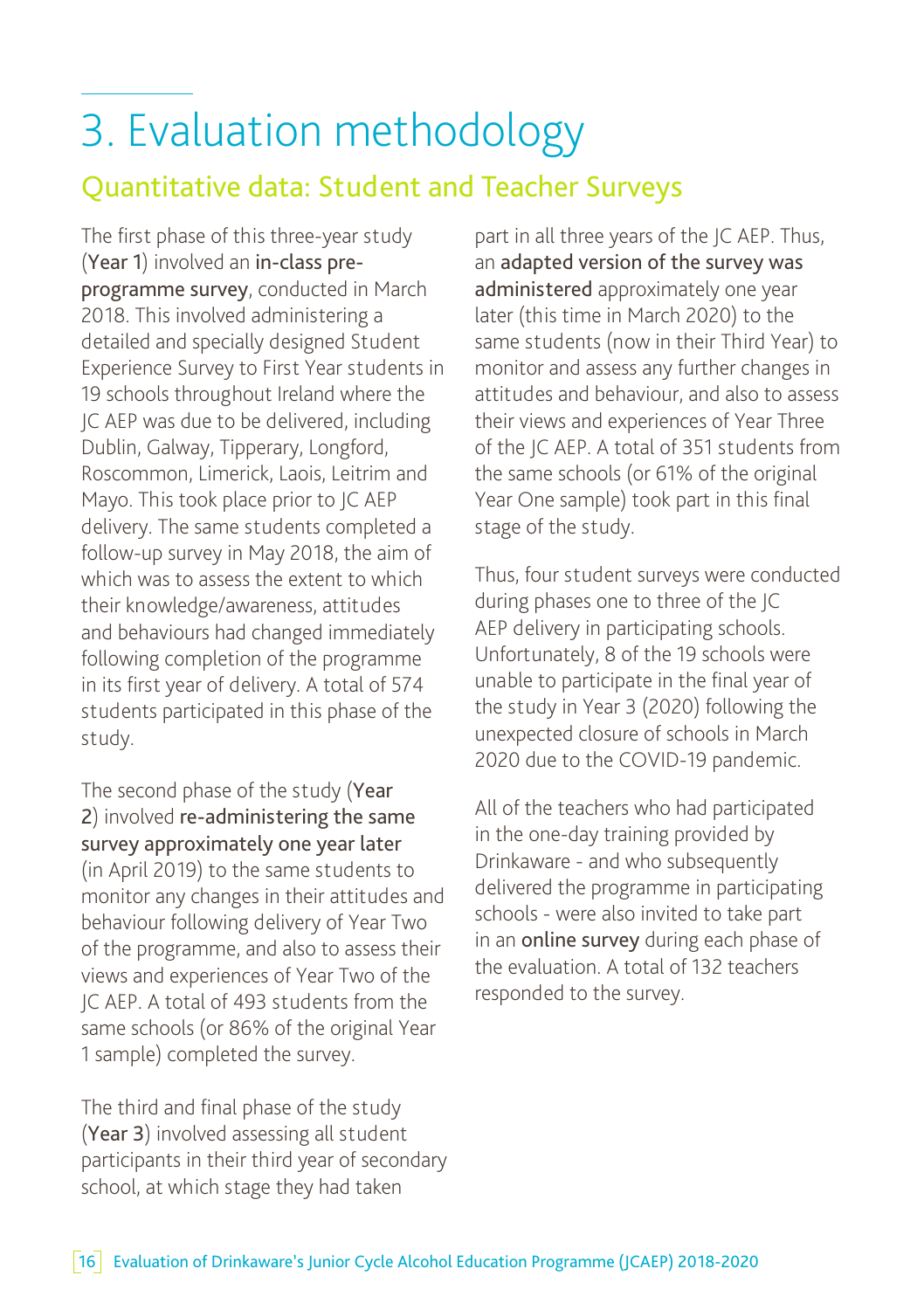### Qualitative data: students, teachers and key stakeholders

Eighty-eight students from 9 schools also agreed<sup>1</sup> to take part in a series of **in-class** focus group discussions conducted across all three phases/years of the research. In addition, 22 teachers (from 10 schools also participated in focus group discussions during the same three-year period. Ten key informants or 'interested contributors' also agreed to participate in one-to-one interviews during Year 3 of the evaluation, including six educationalists in managerial roles, two parents (none associated with the programme or the evaluation), and two Drinkaware senior staff/programme developers.

<sup>1</sup> The recruitment for the qualitative element of the research was coordinated by Drinkaware's Education Programme Manager, in consultation with the research team. Each of the pupils, parents/guardians and teachers provided their written informed consent to participate.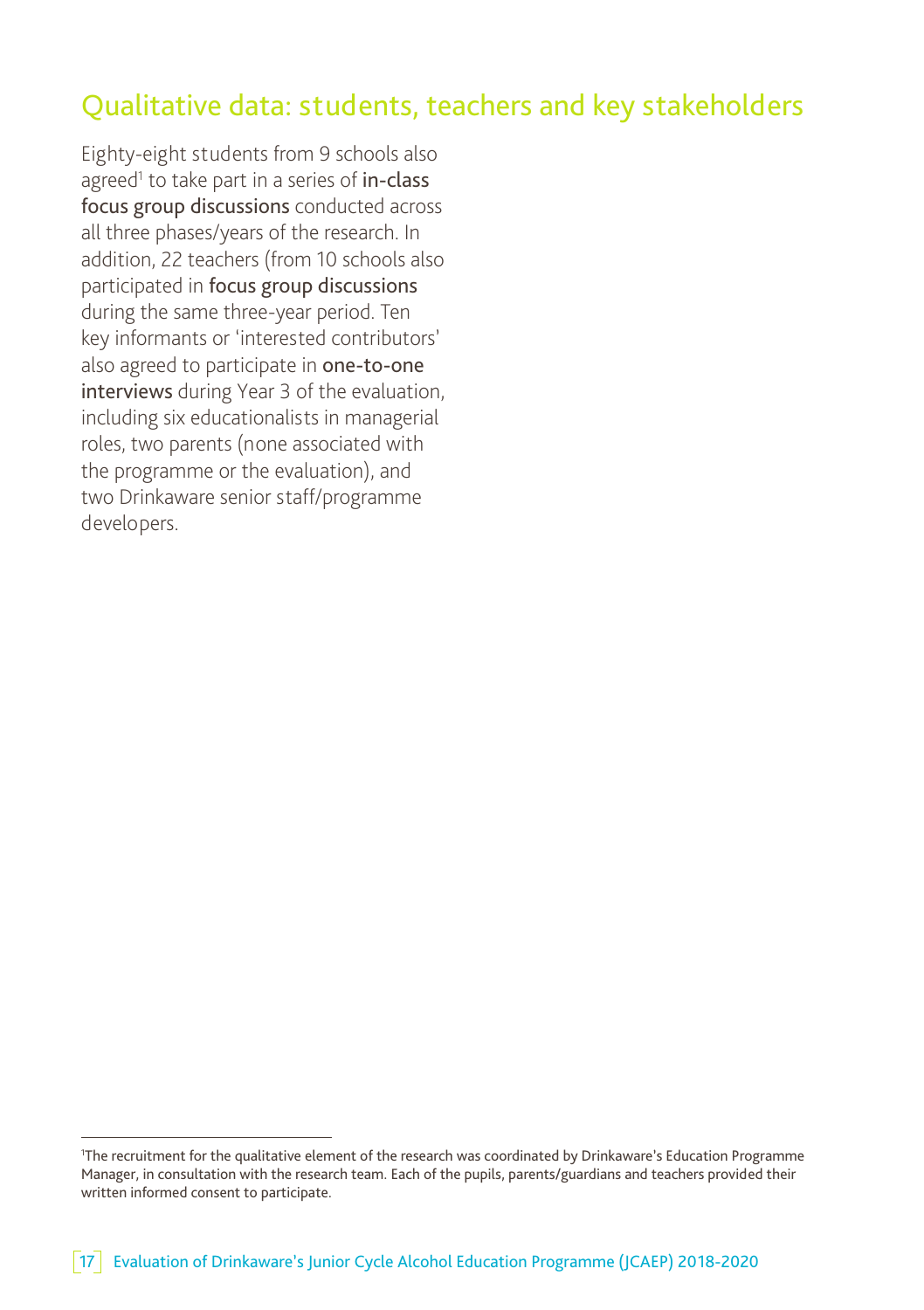# Key Findings

18 Evaluation of Drinkaware's Junior Cycle Alcohol Education Programme (JCAEP) 2018-2020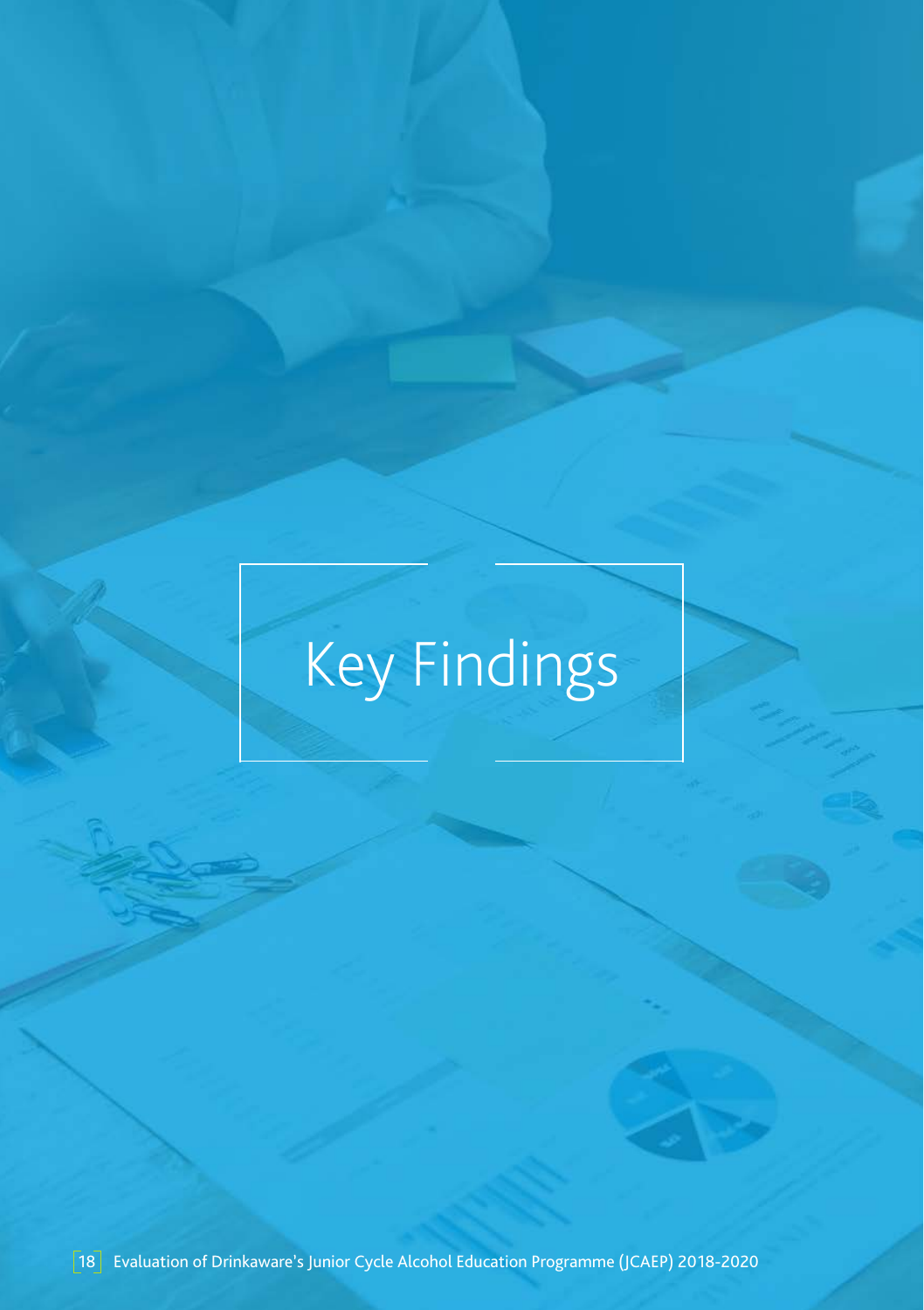# 4. Key Findings

The full set of findings and all the tables in bold referred to in this section are available within the Evaluation of Drinkaware's Junior Cycle Alcohol Education Programme (JC AEP) 2018 - 2020 - Full Report.

### 4.1 Usage, attitudes & knowledge of alcohol amongst Junior Cycle students

- » Forty per cent of students prior to AEP delivery and when typically aged 13 (i.e. 5 years under the legal drinking age of 18) reported that they had, at some stage, taken alcohol, whether as a few sips or as a full drink (ref Table 3.3). This proportion - which is higher than figures from previous research in Ireland (ESPAD 2020, DCYA, 2016) suggests that young people may be taking/being introduced to alcohol for the first time at an increasingly younger age. However, this should be interpreted with caution because 'drinking' and the 'age of the first drink' are often defined in different ways across studies, thereby making likewith-like comparisons difficult.
- » The proportion of students who indicated that they had never drunk alcohol remained fairly stable from pre-JC AEP delivery (60%) to Year 2 (59%) of the programme (ref Table 3.5), suggesting the JC AEP may have had some effect in terms of delaying the first drink during this period. Notably though, there was a sharp decrease of 17% from Year 2 to Year 3, whereby the largest proportion of students reported having at some

stage consumed alcohol, albeit mainly on special occasions, or rarely. These findings indicate a significant 'tipping point' at the age of 14 going on 15 years in terms of the likelihood of most young teenagers taking their first drink.

» One possible contributory factor here, may be that students in Year 3 were more likely to socialise with friends both during the week and at the weekend. However, further research is needed in this regard. Whilst threequarters of the 203 students who were drinking in Year 3, described themselves as 'light drinkers' or 'barely drinking at all' (Table A), a key issue here is that they appear to have already started to drink. However, these findings should be interpreted cautiously due to the subjective nature of self-report and differing interpretations of the language used (e.g. what constitutes 'light drinking'). Furthermore, a substantial proportion of students at some stage, had already tasted or consumed alcohol prior to delivery of the IC AEP.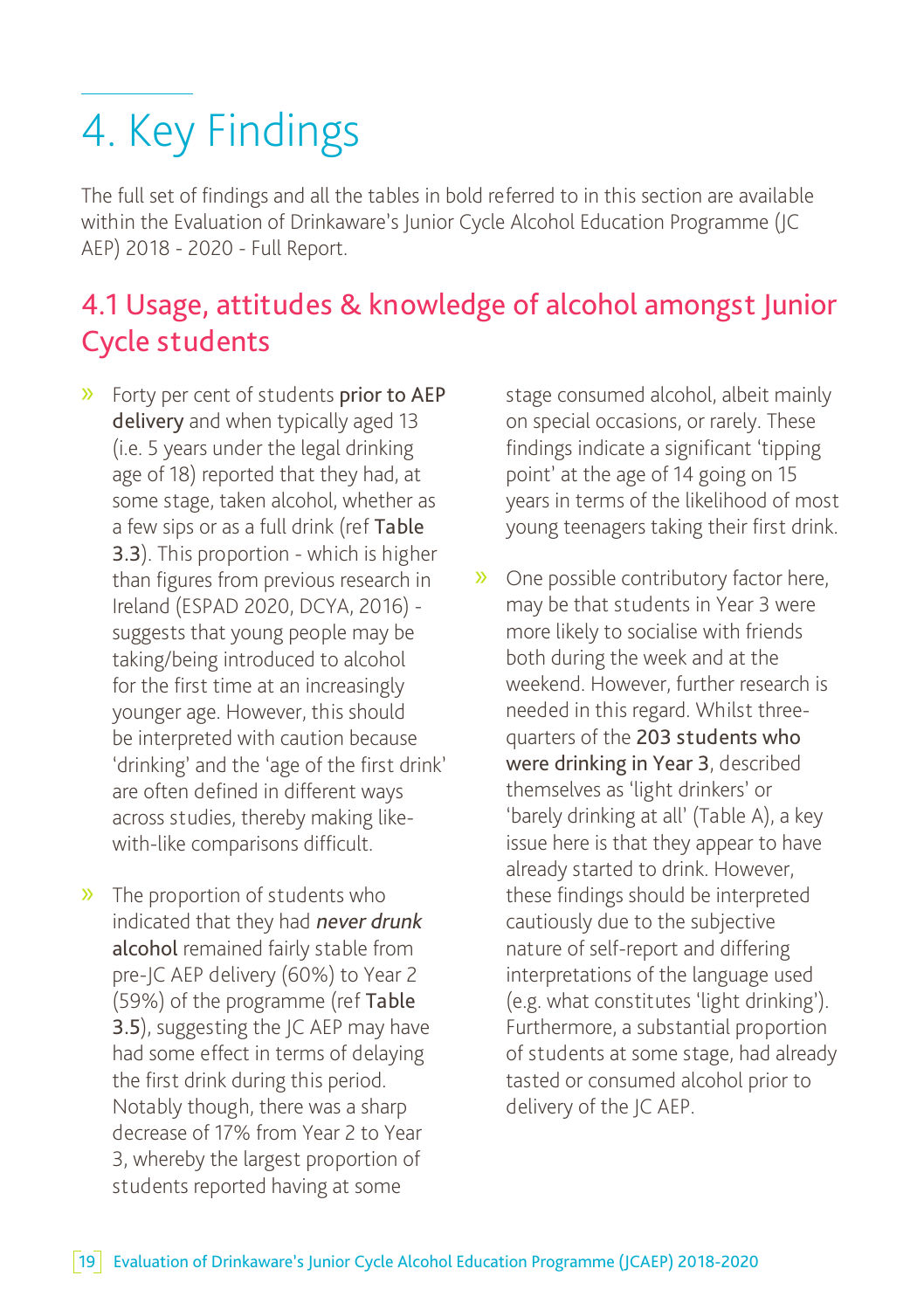Table A: Student descriptions of their own drinking behaviour

|                                                | <b>PRE-PROGRAMME</b><br><b>March 2018</b><br>$(N=230)$ | YEAR 2 <sup>2</sup><br><b>April 2019</b><br>$(N=202)$ | <b>YEAR 3</b><br>March 2020<br>$(N=203)$ |  |
|------------------------------------------------|--------------------------------------------------------|-------------------------------------------------------|------------------------------------------|--|
|                                                | $\%$                                                   | $\%$                                                  | %                                        |  |
| I barely drink at all                          | 83                                                     | 68                                                    | 49                                       |  |
| am a light drinker                             | 5                                                      | 14                                                    | 26                                       |  |
| I am a moderate drinker                        | $\overline{\phantom{0}}$                               | 7                                                     | 19                                       |  |
| am a heavy drinker<br>$\overline{\phantom{a}}$ |                                                        | 3                                                     | $\overline{4}$                           |  |
| Don't Know/ No Reply                           | 8<br>10                                                |                                                       | $\overline{\phantom{0}}$                 |  |
| Total                                          | 100%                                                   | 100%                                                  | 100%                                     |  |

Note: Figures may not always sum to 100% due to rounding.

- » When asked why they felt that young people in general might drink alcohol, there were some interesting changes in student perceptions over the threeyear period. For instance, almost half (46%) in Year 3 said that young people drink 'for fun/to relieve boredom' (23%) or to 'feel better/happy/good' (23%) compared (respectively) to 21% and 1% in Year 2 and 11% and 1% in Year 1 prior to programme delivery Likewise, peer pressure, as a reason to drink, was highlighted by one third or more students in both Years 2 and 3 compared to only one fifth in Year 1 (see Table 3.20). These perceptions appear to reflect reality, in that they were the same three reasons cited by those students who were already drinking (ref Table 3.21).
- » When the students were asked for their own reasons for not drinking, the largest proportions across each year, indicated that they had no interest in drinking/no intention to start and, notably, this proportion increased from 30% in Year 1 to 54% in Year 3. It is likely that the JC AEP played an important role in this respect, although it is difficult to be precise about the true effect in the absence of a comparison group of students who did not receive the programme (ref Table 3.22). Substantial proportions also alluded to their age (too young) or the negative impact of alcohol on health, both of which are key messages within the JC AEP.

<sup>2</sup> As indicated earlier, four surveys were carried out in this study, and, for the most part, similar questions were used in each phase of the research. However, in order to accommodate the inclusion of new questions as the study evolved, some questions originally included in the 'Pre-programme' phase were excluded from Year 1 and subsequently included in the final two phases of the research. Additional questions, relating to the Junior Cycle Alcohol Education Programme (JC AEP) were added in Years 2 and 3.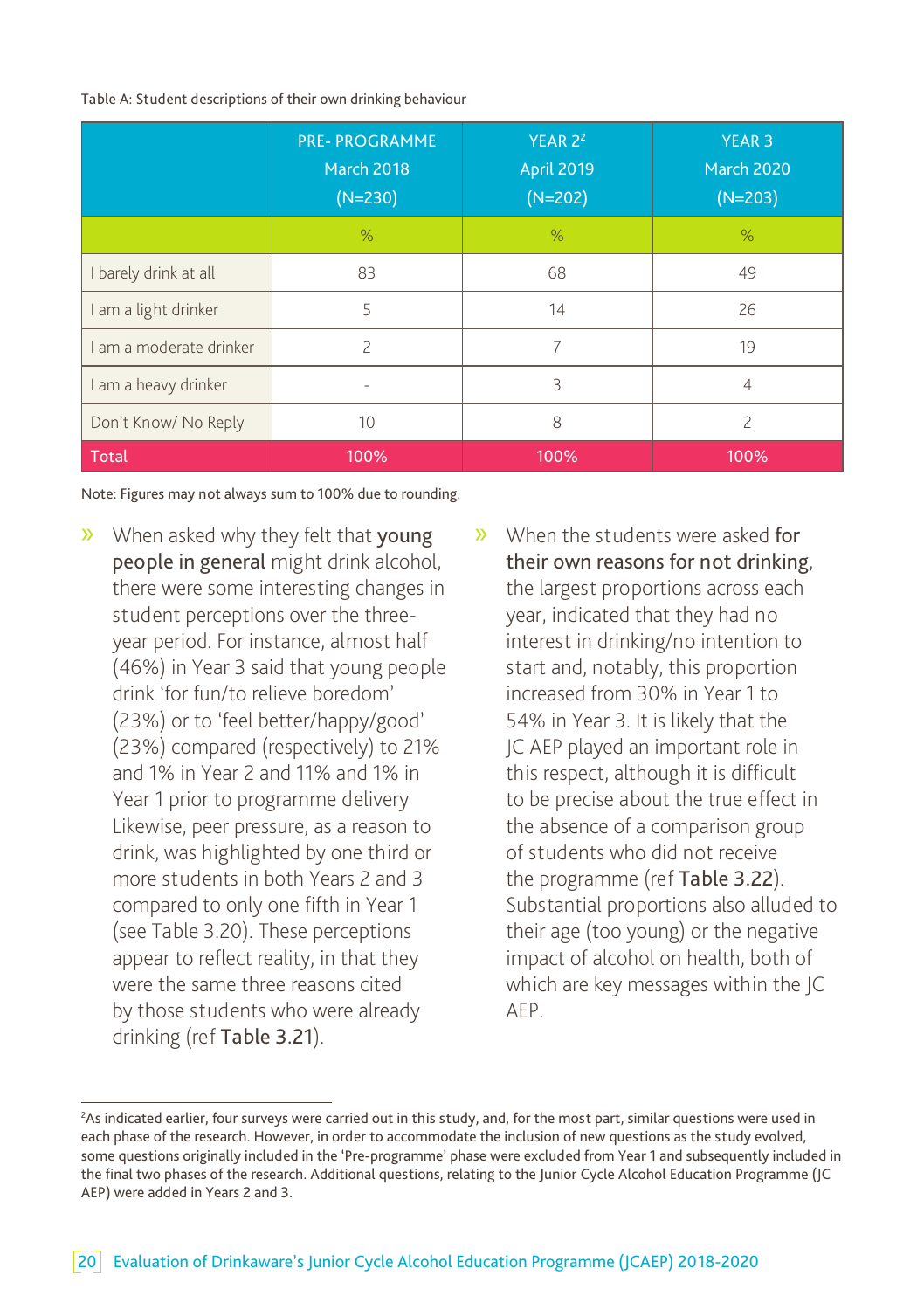- » With regard to expectations around starting to drink into the future, almost four in ten Year 3 students (37%) said that they either intended to 'delay for as long as possible' (22%) or to 'never' drink (15%) whilst most of the remainder were unsure (24%) or said that they would start 'when they feel like it' (18%) (ref Table 3.23).
- » Substantial proportions of Year 3 students, including those who drank and those who did not, thought that teenagers did not drink largely due to the negative impact on their physical and mental health (46%), because they lacked interest in alcohol (35%), or because they did not wish to get into trouble with their parents (21%) (ref Table 3.19). Further findings on the role of parents are presented below.
- » Overall, the findings across all three years indicate that a substantial minority of those who have, at some stage, consumed alcohol, are drinking more frequently as they get older (ref Table 3.15), are consuming more drinks in one sitting and are more likely to get drunk (ref Table 3.17). For example, 16% (32/203) of those Year 3 students who were drinking reported being 'quite'(10%) or 'very' drunk (6%) on the last occasion that they had drunk alcohol compared to 10% in Year 2 and 2% prior to JC AEP delivery in Year 1.
- » The proportion of 'student drinkers' who described themselves as 'moderate' or 'heavy' consumers of alcohol increased from 2% preprogramme (Year 1) to 10% in Year 2 and 23% in Year 3 (ref Table 3.5). One third of the students in Year 3 who were already drinking indicated that they had at some stage been drunk, albeit not severely so (i.e., 'very drunk' 6%; 'quite drunk' 10%; or 'a little drunk' 17%) (ref Table 3.17). However, these findings should be interpreted cautiously due to the subjective nature of self-report and differing interpretations of the language used (e.g. what constitutes 'moderate' or heavy'). A comparison by gender showed that boys were twice as likely as girls to consume five or more drinks in one sitting (34% v 15%); proportionately more girls were consuming one to two drinks (58% v 43%) (ref Table 3.8).
- » Almost four in ten (38%) of the Year 3 students who were drinking had also experienced one or more negative effects of alcohol consumption, such as physical fights, arguments, accidents/ injury, and/or feeling physically sick/ vomiting (ref Table 3.18). This highlights the progressive nature of alcohol harm and an urgent need to delay the age of the first drink. It also raises concerns about the impact of alcohol on the developing brain.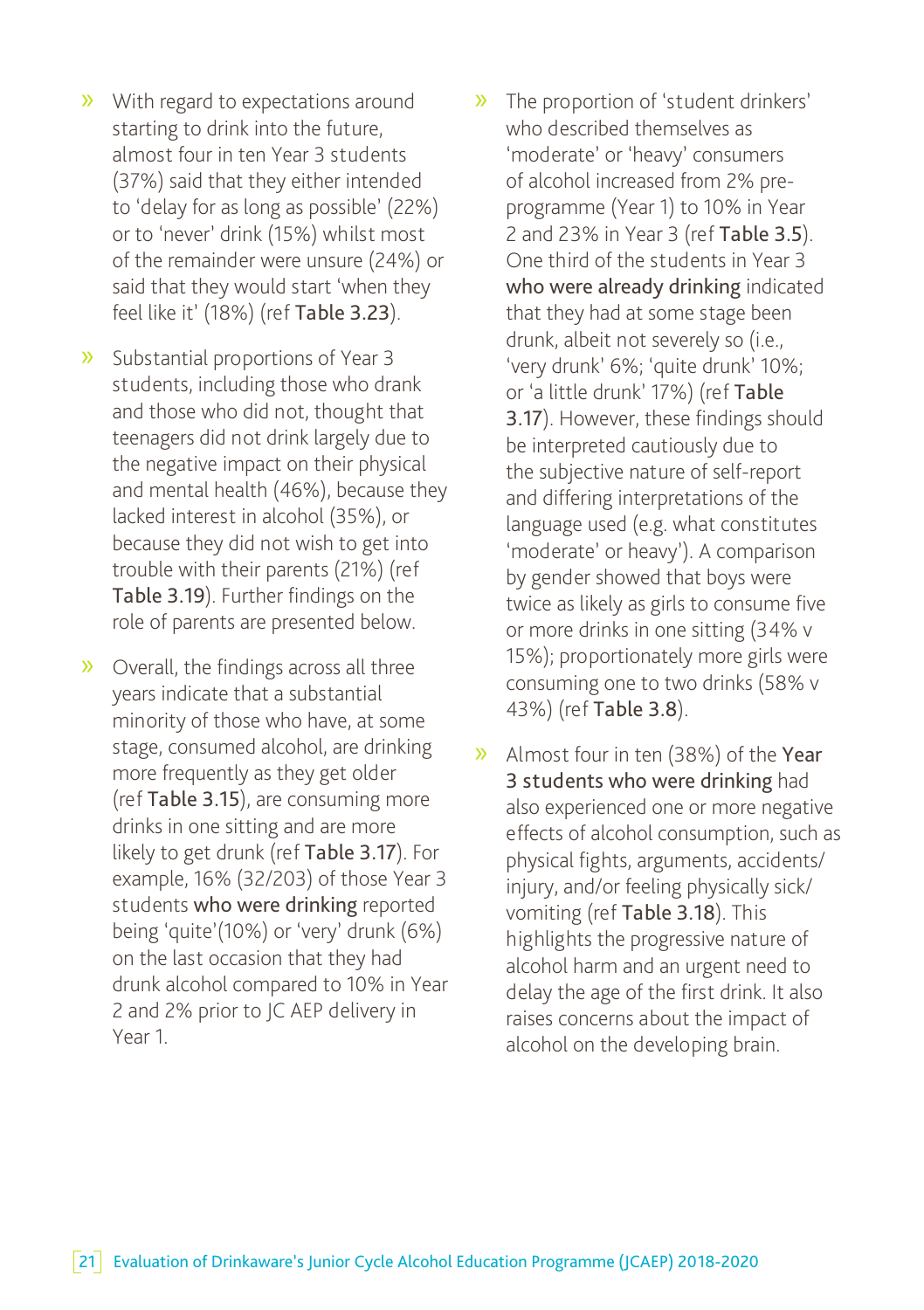### 4.2 Perceived effectiveness of the Junior Cycle Alcohol Education Programme

The findings regarding the Programme's effectiveness in this section, are presented in line with each of the three main aims of the IC AEP.

### 4.2.1 Promote understanding of the effects of alcohol

The findings across the three years suggest that the JC AEP programme led to substantial and sustained improvements in students' self-reported knowledge and understanding of alcohol when compared with the survey undertaken prior to the JC AEP delivery. For example,

there was almost a fourfold increase from pre-programme delivery (early 2018) to Year 3 follow-up (2020) with regard to the proportion of students who reported knowing 'a lot' about the facts of alcohol. Notably, this figure, in most cases, continued to increase marginally from Year 2 to Year 3 of the evaluation, indicating that the JC AEP was continuing to have some impact as students matured and moved toward the critical 'tipping point' age of first drink (Table B). Some illustrative quotes from students across all years (and one teacher) are also provided below.

| I KNOW A LOT ABOUT *                                                             | <b>BASELINE</b><br><b>March 2018</b><br>$(N=574)$ | Year 1<br><b>May 2018</b><br>$(N=574)$ | Year <sub>2</sub><br>April<br>2019<br>$(N=493)$ | <b>YEAR 3</b><br><b>March 2020</b><br>$(N=351)$ | <b>Baseline to</b><br>Year <sub>3</sub> |
|----------------------------------------------------------------------------------|---------------------------------------------------|----------------------------------------|-------------------------------------------------|-------------------------------------------------|-----------------------------------------|
|                                                                                  | $\%$                                              | $\%$                                   | $\%$                                            | $\%$                                            | $\%$                                    |
| The facts about alcohol                                                          | 10                                                | 28                                     | 30                                              | 38                                              | $+28$                                   |
| The impact of alcohol on the<br>overall health and wellbeing of<br>an individual | 22                                                | 43                                     | 42                                              | 50                                              | $+28$                                   |
| The impact of alcohol on an<br>individual's mental health                        | 23                                                | 44                                     | 43                                              | 46                                              | $+23$                                   |
| The impact of alcohol on an<br>individual's physical health                      | 29                                                | 43                                     | 44                                              | 49                                              | $+20$                                   |
| The consequences of drinking<br>too much                                         | 46                                                | 54                                     | 53                                              | 61                                              | $+15$                                   |
| The consequences of underage<br>drinking                                         | 38                                                | 50                                     | 50                                              | 52                                              | $+14$                                   |
| Healthy alternatives to drinking<br>alcohol                                      | 27                                                | 42                                     | 34                                              | 41                                              | $+14$                                   |

\*Other response options (not reported here) were 'knowing a fair amount', 'knowing a small amount', 'knowing very little/nothing' and 'don't know'.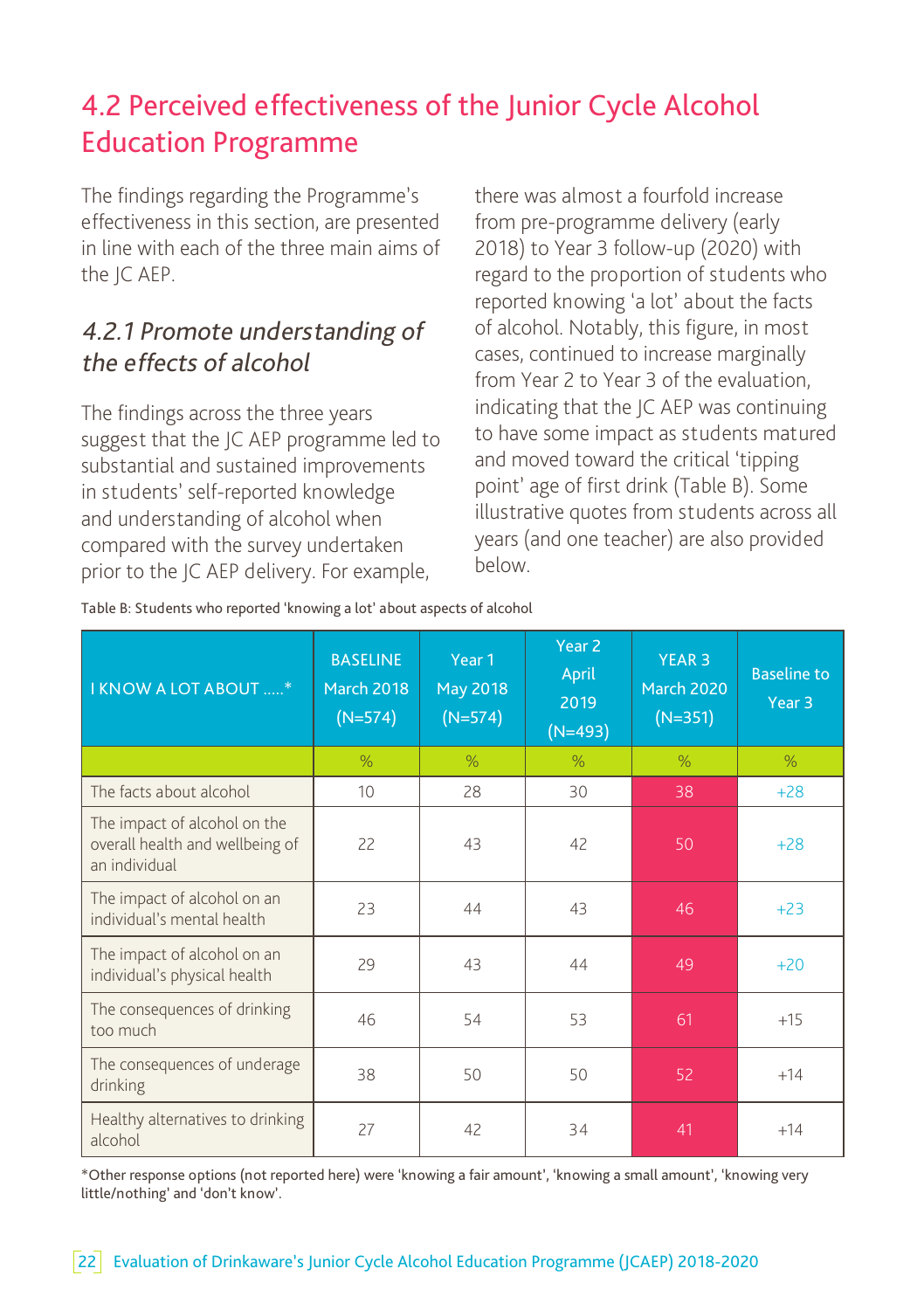Similar pre-post intervention increases (ranging from +14% to +28%) were observed and sustained in relation to knowledge around other aspects of alcohol (Table A), including:

- » impact on overall health and wellbeing
- » impact on mental health
- » impact on physical health
- » the consequences of underage drinking
- » the consequences of drinking too much
- » healthy alternatives to drinking alcohol

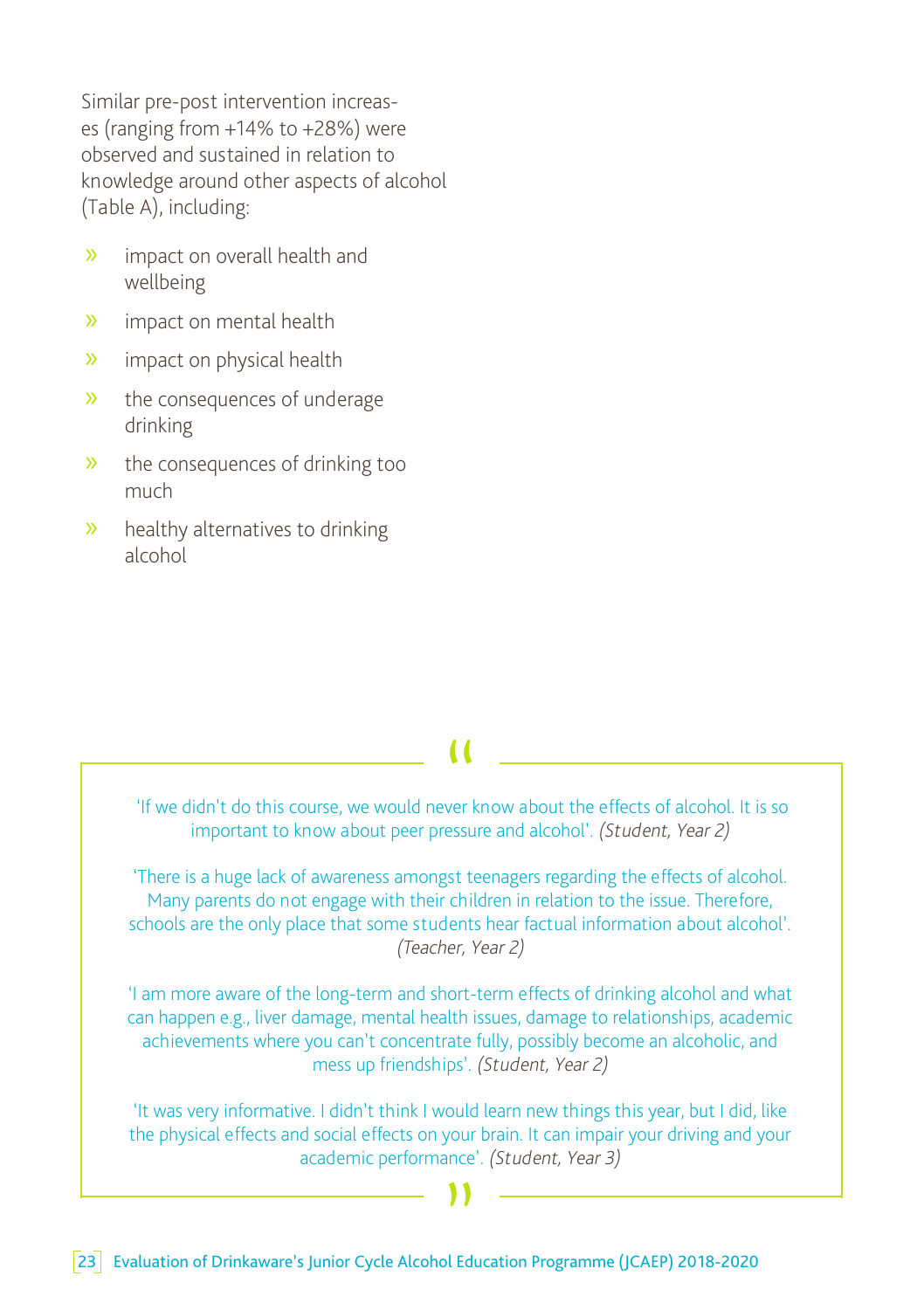### 4.2.2 Developing personal and social skills to encourage independent decision-making about alcohol

The vast majority of students (82%) thought that the programme in its entirety had (to a greater or lesser extent) helped them to make informed choices and decisions in relation to consuming alcohol. Approximately two-thirds (67%) felt that the impact of the programme in this respect, had been moderate to large (Table C). Almost three-quarters also indicated that the programme had positively

impacted their levels of confidence and assertiveness with regard to their alcohol consumption, with over half in each case, indicating a moderate to large impact (52% and 53%, respectively).

An analysis by gender showed that boys were more likely to view the programme positively; for example, 67% of boys and 52% of girls rated the JC AEP as 'good', 'very good' or 'excellent' in 2020. The corresponding figures for 2019 were 70% of boys and 58% of girls (ref Figure 4.1). Some illustrative quotes from both students and teachers (across all years) are provided below.

| able C. The Perceived impact of the JC AEP on Drinking behaviour (Teal 3, N=331) |                              |                          |                         |               |      |
|----------------------------------------------------------------------------------|------------------------------|--------------------------|-------------------------|---------------|------|
| Impact of the Programme                                                          | Significant/<br>large impact | Moderate/<br>some impact | <b>Little</b><br>impact | No.<br>impact | D/K  |
|                                                                                  | $\frac{1}{2}$                | $\%$                     | $\frac{1}{2}$           | $\%$          | $\%$ |
| Making informed choices and decisions<br>in relation to alcohol                  | 23                           | 44                       | 15                      | 13            | 5.   |
| Your levels of confidence                                                        | 16                           | 36                       | 20                      | 22            | 6    |
| Your levels of assertiveness                                                     | 17                           | 36                       | 21                      | 18            | 8    |
| It helped/would help to reduce the<br>number of times you are drunk              | 12                           | 20                       | 12                      | 38            | 18   |

Table C: The Perceived Impact of the JC AEP on Drinking Behaviour (Year 3, N=351)

 'I would definitely recommend it to other schools because it is very informative about the " facts of drinking and it is not boring. It will help them [students] to make better decisions about drinking.' (Teacher, Year 2)

'It opened up discussion on mental health and making the right decisions' (Student, Year 2)

'I knew that drinking alcohol was bad for you and that most people can't say no to alcohol if all their friends are drinking, but this year, I felt it brought more attention to the fact that you can say no'. (Student, Year 3)

'It develops the social and personal skills to help students resist alcohol.' (Teacher, Year 2)

### ) )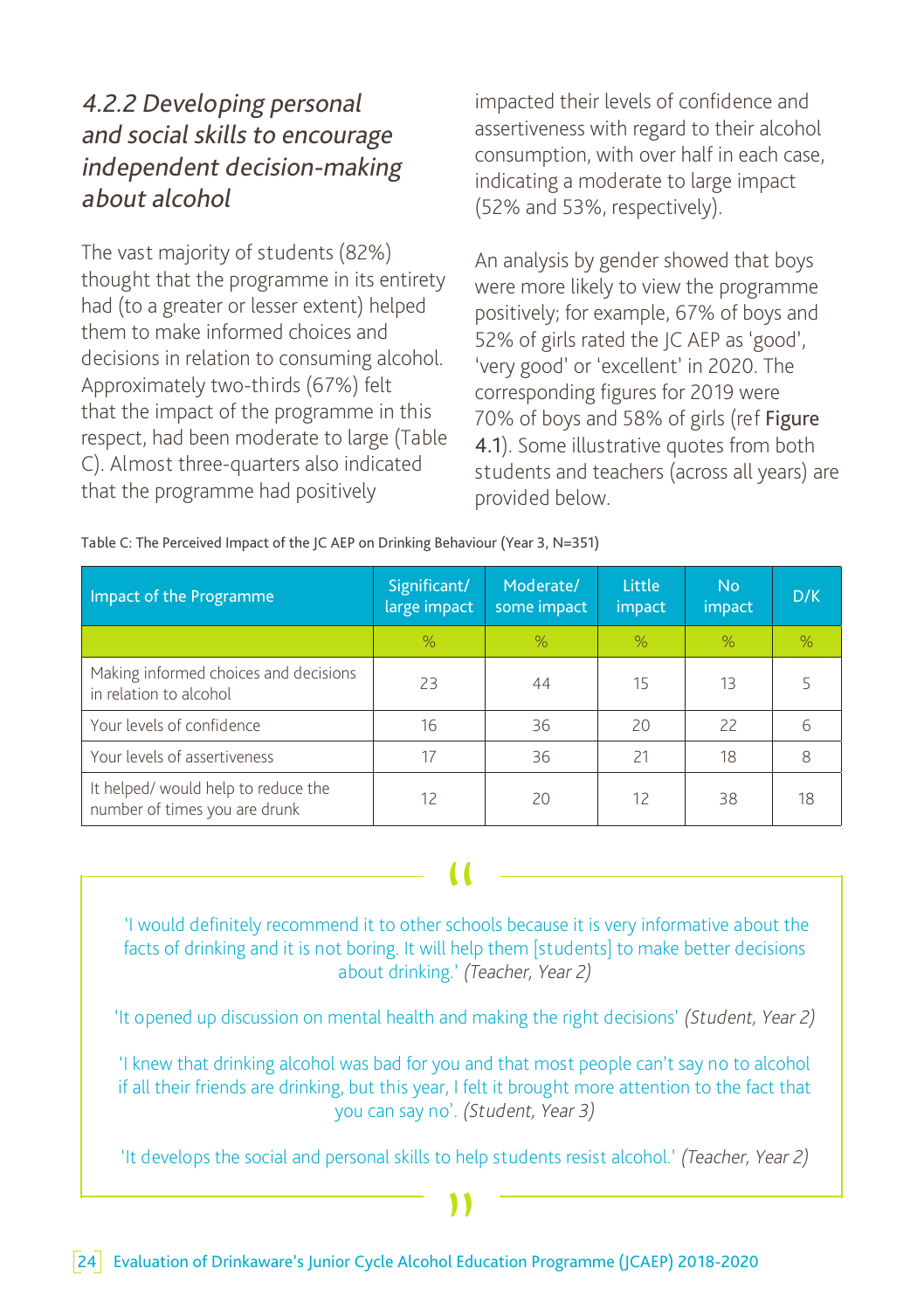### 4.2.3 Empowering young people to develop strategies to resist peer pressure, change behaviours and engage in alternatives to alcohol use

- » The above findings were more mixed with regard to the extent to which students (whether or not they were drinking) felt the JC AEP had helped, or would help, to reduce the frequency of drunkenness; here, 44% reported some impact with approximately one third believing this to be of a moderate to large extent. Notably, almost one in five responded 'don't know' to this question, perhaps at least in part because they were not yet drinking and therefore, were unsure as to the impact of the JC AEP in this respect.
- » Almost two-thirds (62%) of teachers believed that the programme had some impact on the behaviour of their students towards alcohol, whilst almost three-quarters (72%) thought the programme had some impact on the attitudes of their students towards alcohol.
- » 'Healthy alternatives to drinking' is a key theme within the JC AEP and when asked if there were any alternative

ways of socialising without alcohol, the students identified a number of activities, including most commonly, sports and hobbies, watching TV/ cinema and 'just talking/having sleepovers or attending events' (ref Table 3.28). The pattern of responses seen in Year 3 was similar to Years 1 and 2, although proportionately more mentioned eating out as a socialising option as well as watching movies/ cinema.

» Almost all of the students who took part in this research, were actively engaged in sport/athletics and/or were taking regular exercise. Consistently high proportions of students across the three phases of the evaluation (and with some small positive changes over time) were aware of, and in agreement with, the fact that 'drinking alcohol while playing in sports and games may lead to serious injury' and that alcohol can negatively impact both academic and sports performance in school. This may, at least in some cases, serve as a key motivator to abstain from, or reduce, drinking and especially during the first two years of school before the all-important 'tipping point' is reached.

'You can say no, but it takes someone strong to say no. Just because your friends drink doesn't mean you have to drink. That can be difficult. So many people drink underage because of peer pressure, or you see other members of your family drinking'. (Student, Year 3)  $\begin{array}{c} \bigcup \\ \text{to } \text{S} \\ \text{so} \end{array}$ 

'It can affect your performance in sport. You won't play as well, and it makes you lose interest in sport'. (Student, Year 2)

### ) )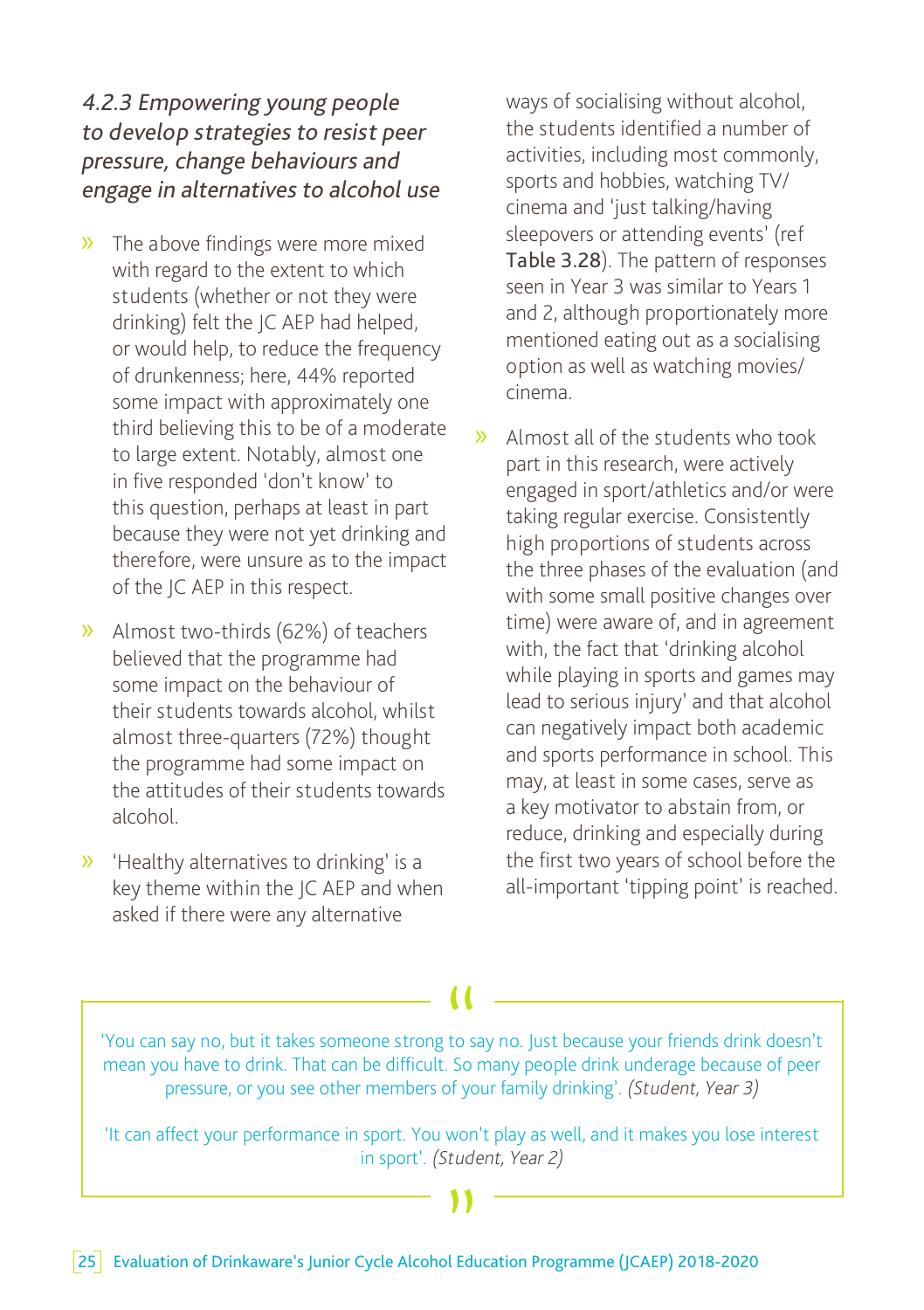### 4.3 Experience and acceptability of the JC AEP amongst students

- » Consistently high proportions of students in each year of the evaluation, rated the JC AEP highly. For example, more than six in ten (63%) students in Year 3, rated the AEP as 'excellent' (10%), 'very good' (22%), or 'good' (31%). A similar proportion (60%) said that they would recommend the AEP to other students/schools.
- » Likewise, large proportions of students in Year 3 (as in previous years), rated the presentation (80%), delivery (82%), materials (78%) and content (77%) of the programme as 'good', 'very good', or 'excellent'. The programme duration was rated relatively less well, although over half (57%) still provided positive ratings in this regard (Table D).

|            | Presentation | <b>Delivery</b> | <b>Materials</b> | Content | <b>Duration</b> |
|------------|--------------|-----------------|------------------|---------|-----------------|
|            | $\%$         | $\%$            | $\%$             | $\%$    | $\%$            |
| Excellent  | 9            | 12              | 5                | 14      | 6               |
| Very Good  | 22           | 26              | 22               | 22      | 14              |
| Good       | 49           | 44              | 51               | 41      | 37              |
| Poor       | 9            | 9               | 10               | 12      | 24              |
| Very Poor  | 5            | 5               | 4                | 5       | 14              |
| Don't Know | 6            | 4               | 8                | 5       | 5               |
| Total      | 100%         | 100%            | 100%             | 100%    | 100%            |

### Table D: How students rated different aspects of the AEP in Year 3, (Base: All students, Year 3, N= 351)

- » Seventy per cent of students in Year 3 mentioned (when asked) at least one thing that they liked about the JC AEP, a figure that was consistent with the responses given in Year 1 (68%) and Year 2 (72%). The most commonly mentioned positive aspects included, the amount of information given on the effects and consequences of alcohol consumption, the group interactive activities (e.g., the Walking Debates) and the use of films/videos.
- » Conversely, two thirds of the students in Year 3, when asked, mentioned one

thing which they disliked about the JC AEP (compared with 37% in Year 1 and 55% in Year 2) including, for example, its repetitive and lengthy nature, and the lack of sufficient visual content. It is important, to note however, that the programme is designed to reinforce and build on key themes/topics in each successive year, taking into account the age/developmental stage of the students. In addition, the findings from this evaluation have been/are being used to help inform the ongoing development of the programme.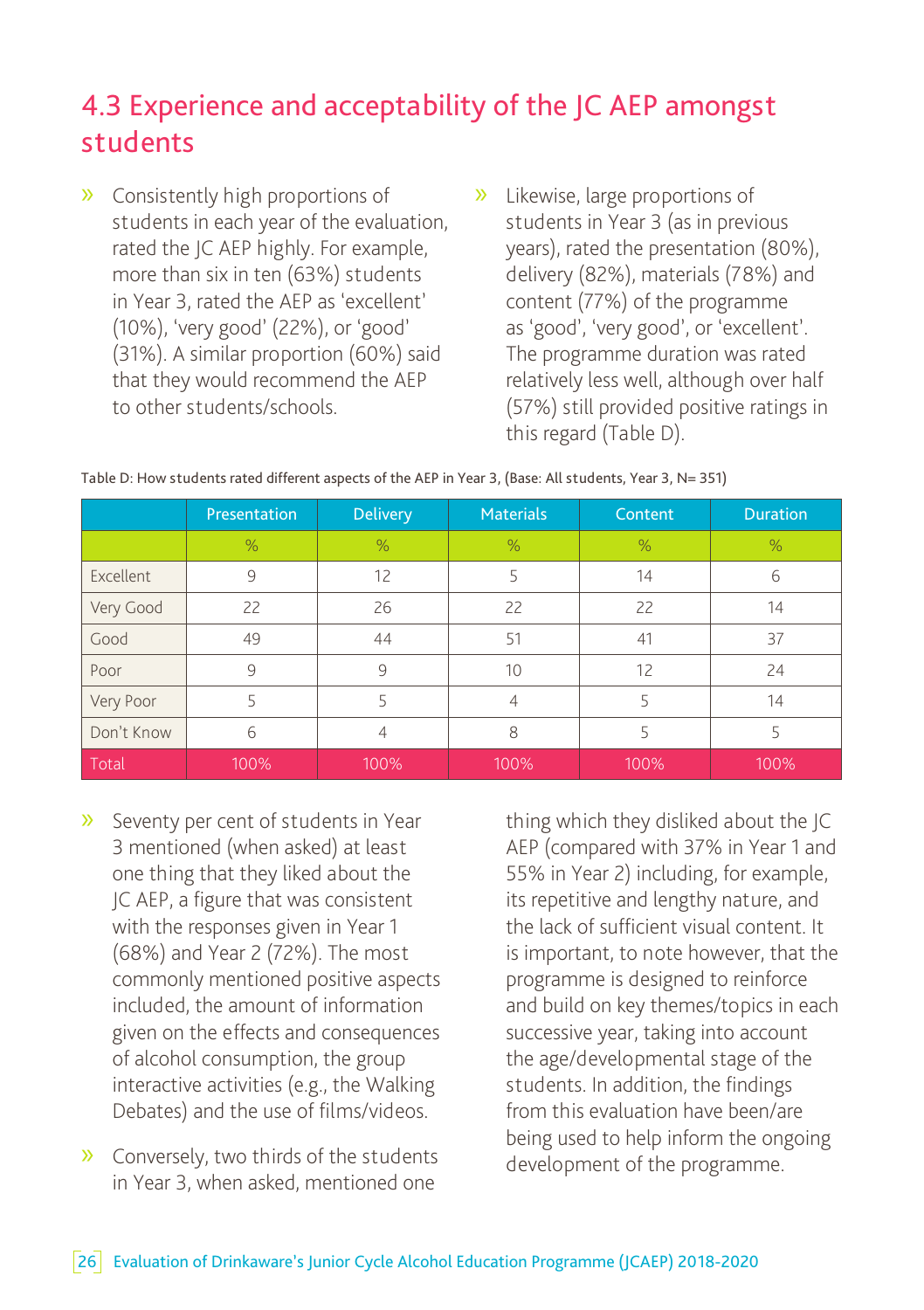### 4.4 Experience amongst teachers of the acceptability and delivery/implementation of the Junior Cycle Alcohol Education Programme

- » The vast majority of teachers (94%) and all of the interested contributors agreed that underage drinking is a serious problem in Ireland and that there is a high level of need for a programme, such as the JC AEP, in Irish second level schools. The teachers consistently cited, during the three-year evaluation, a number of reasons to support this view, including Ireland's harmful underage drinking culture, low levels of drink awareness amongst young people, peer pressure and the need to educate young people about the impact of alcohol.
- » More than three-quarters of teachers also indicated their belief that an alcohol education programme can meaningfully contribute to a reduction in underage drinking amongst young people.
- » The teachers were overwhelmingly positive about the JC AEP across all three years of the evaluation. For example, 94% in Year 3 thought that the programme was 'excellent', 'very good' or 'good' (compared with 98% in Year 2 and 96% in Year 1). Likewise, the vast majority enjoyed delivering the programme (94% in year 3, 89% in Year 2, and 86% in year 1). They also consistently highly rated the programme content and attendant resources during each year of programme delivery.
- » More than three-quarters (77%) of teachers said they would recommend this programme to other schools 'without any hesitation'.



"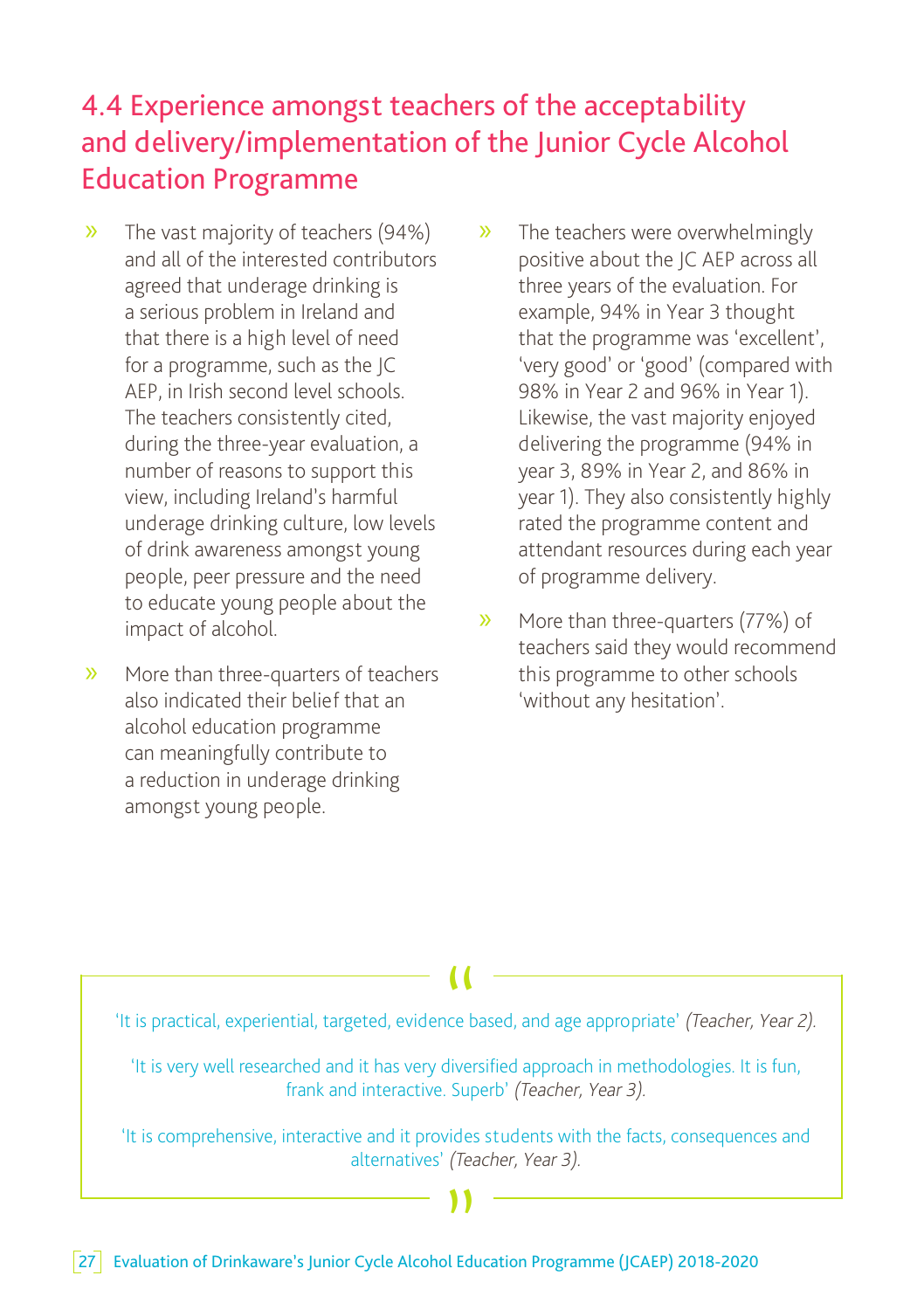- » Teachers were consistently positive - across all three phases of the evaluation - about the training that they had received prior to delivering the programme and which they described as "very comprehensive", "well thought-out" and "expert and energetic". For example, in Year 3, 93% said that the training provided to teachers was 'excellent', 'very good' or 'good', compared with 96% in Year 2 and a similar figure in Year 1.
- » Approximately one quarter of teachers in Year 3 indicated that they would like additional training<sup>3</sup> (e.g. more interactive IT training, more innovative ways to teach students, more training for senior level classes, more updated statistics, and a refresher course).
- » With regard to perceived barriers to the future delivery/implementation and potential roll-out of the programme, teachers highlighted a number of factors including: the time required for delivery; views relating to the lack of governmental endorsement of the programme; the perception that alcohol education is not prioritised in schools; and the lack of school champions (ref Box 6.5). When asked if they could make one possible change to the programme, the responses related mainly to a perceived need for the JC AEP to be delivered as part of Junior Cycle programmes across all schools.



<sup>3</sup> This question was only asked in Year 3.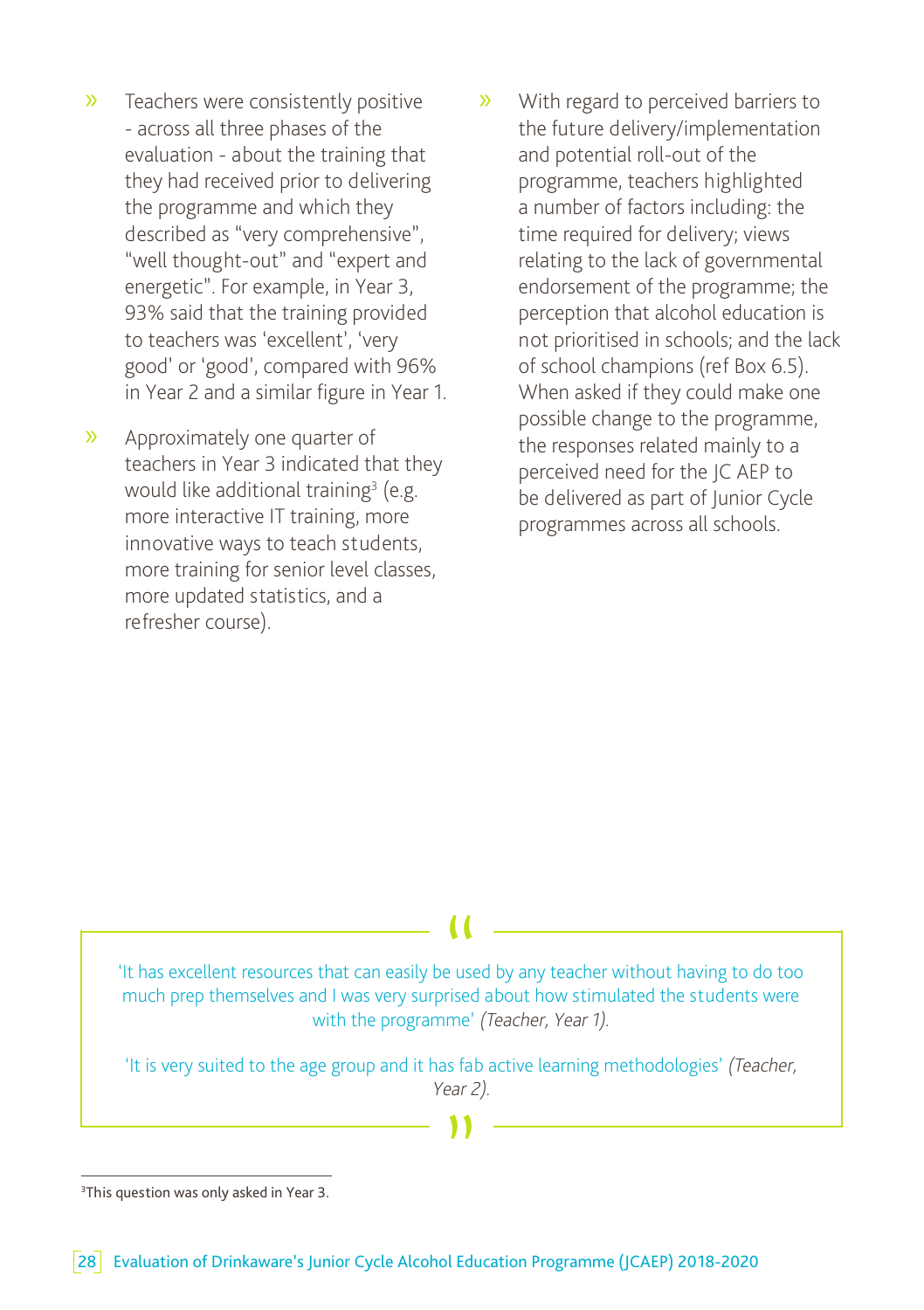### 4.5 The role of parents/guardians

The role of parents/guardians in their children's drinking was a recurring and important theme across all three phases of the evaluation. It was evident in the students' own responses and the views of the teachers who took part in the online survey and focus groups, as well as the other key interested contributors (including two parents) who agreed to take part in one-to-one interviews in Year 3. A selection of illustrative quotes from the interested contributors, is provided here.

The findings raise questions about the role of parents (and possibly also the wider family circle), not only in protecting and educating their teenagers, but also in how they themselves portray/'model', think about, and fully understand the drinking of alcohol (and attendant guidelines) in the home and elsewhere. Indeed, the importance and complexity of these kinds of contextual factors cannot be underestimated in terms of the many potential influences on teenage drinking.

» The largest proportion of students across each year (e.g. 48%-49% in

Years 1 and 3; 57% in Year 2), had first consumed alcohol either in their own home or at someone else's home (ref Table 3.12). Most reported that they had no difficulty in gaining access to alcohol and especially as they got older. Only one in four of those who were drinking in Year 3, reported that they got into trouble with their parents for drinking, although typically on one occasion only (ref Table 3.25).

» The findings suggest further that a substantial proportion of students (44% in Year 3) consider their parents to have relatively tolerant views of their drinking behaviour provided that they "don't drink too much". However, it would be important to assess the extent to which parents are in agreement with this view. Furthermore, approximately one quarter (26%) of Year 3 students who were drinking, reported that their parents were unaware of their drinking, suggesting a 'culture of secrecy' amongst some students.

'No one group will succeed in reducing underage drinking; it requires a collaborative approach with different sections of society taking responsibility. Many parents are reluctant to attend workshops on alcohol education…Some parents see alcohol education as something which is done in school rather than a joint endeavour'. (Educationalist) (

'Education is arguably the most important primary intervention for underage drinking. It has a greater chance of delaying the age of their first drink. Alcohol misuse…impacts on individuals, families, communities and Irish society as a whole. As such, it needs a multi-faceted approach, with as many actors as possible. Parents have the most influence on their children, but most parents wrongly assume that their children's peers have greater influence than they have.' (Educationalist)

) )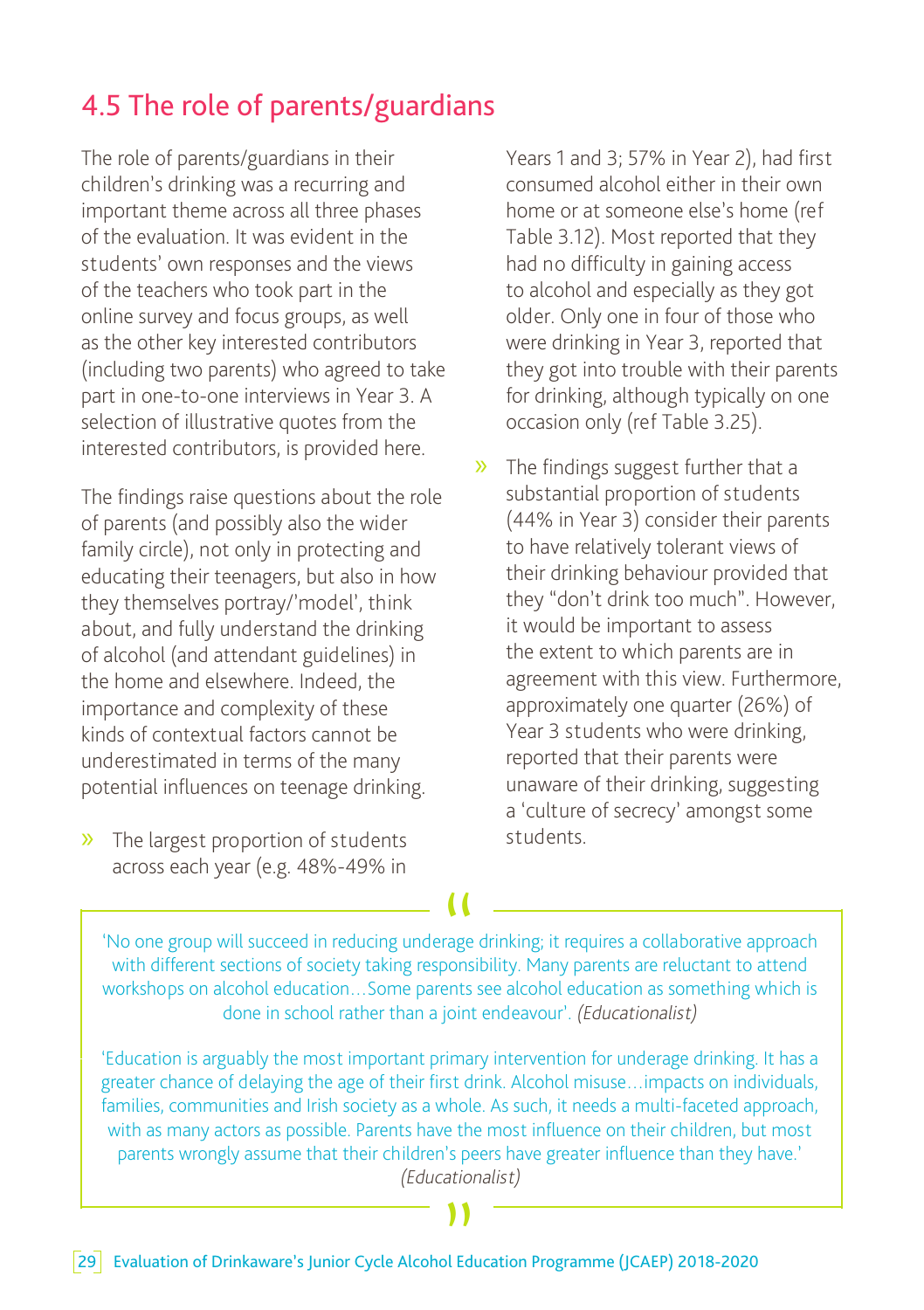- » Conversely, approximately one in five of the students who reported drinking in Year 3 (19%, 39/203) and around one third (32%,184/574) in Year 1, indicated that their parents do not like to see them drinking at all (ref Table 3.24). On a related point, students' perceptions of their parents' responses to drinking may be a facilitative or inhibitive factor in terms of their decision to drink or not. For example, 17% of students in Year 3 who had not yet started drinking, indicated that they had not done so due to concerns about how their parents would react (e.g. anger, disappointment, loss of trust) (ref Table 3.22).
- » Almost two-thirds (63%) of teachers believed that parents/guardians should be primarily responsible for the delivery of alcohol education to young people. There was a broad consensus among teachers (and other stakeholders) that parents/guardians

were not appropriately fulfilling their responsibilities in this regard, and needed more help and support to do so. This was also reflected in the views of the 'non-parent' interested contributors who participated in interviews during Year 3 of the evaluation.

» The interested contributors were very positive about the JC AEP referring to its hands-on approach, giving the students a voice, its ageappropriateness and its incremental year-by-year approach to delivery across the Junior Cycle. Most also expressed the view that the JC AEP can contribute to a reduction in underage drinking, particularly if delivered as part of a whole-school approach (see below). For the most part, they believed that the programme is innovative, impactful and likely to create awareness and knowledge of underage drinking.

I believe parents have a very important role in the education of their children around the use of alcohol. Role modelling is crucial. Consistently, the best programmes in school ensure similar messages from home and school. This is why I believe the presentation for parents through Drinkaware is very valuable.' (Programme developer) (

 'I feel most parents would want to address underage drinking issues in theory, but they may feel that they only need to address issues as or after they arise. Often this relates to the consumption of alcohol and other issues are ignored, e.g., self-esteem, confidence, social pressure etc'. (Educationalist)

'I have become very conscious of my own drinking habits and I try to use my drinking as an example of responsible drinking for my children. If they see my drinking as normal to drink at home, I hope it will influence them in a positive way. I believe that parental attitudes to alcohol in the home and at events where teenagers are present, can impact on whether a child develops a positive relationship with alcohol.' (Parent)

) )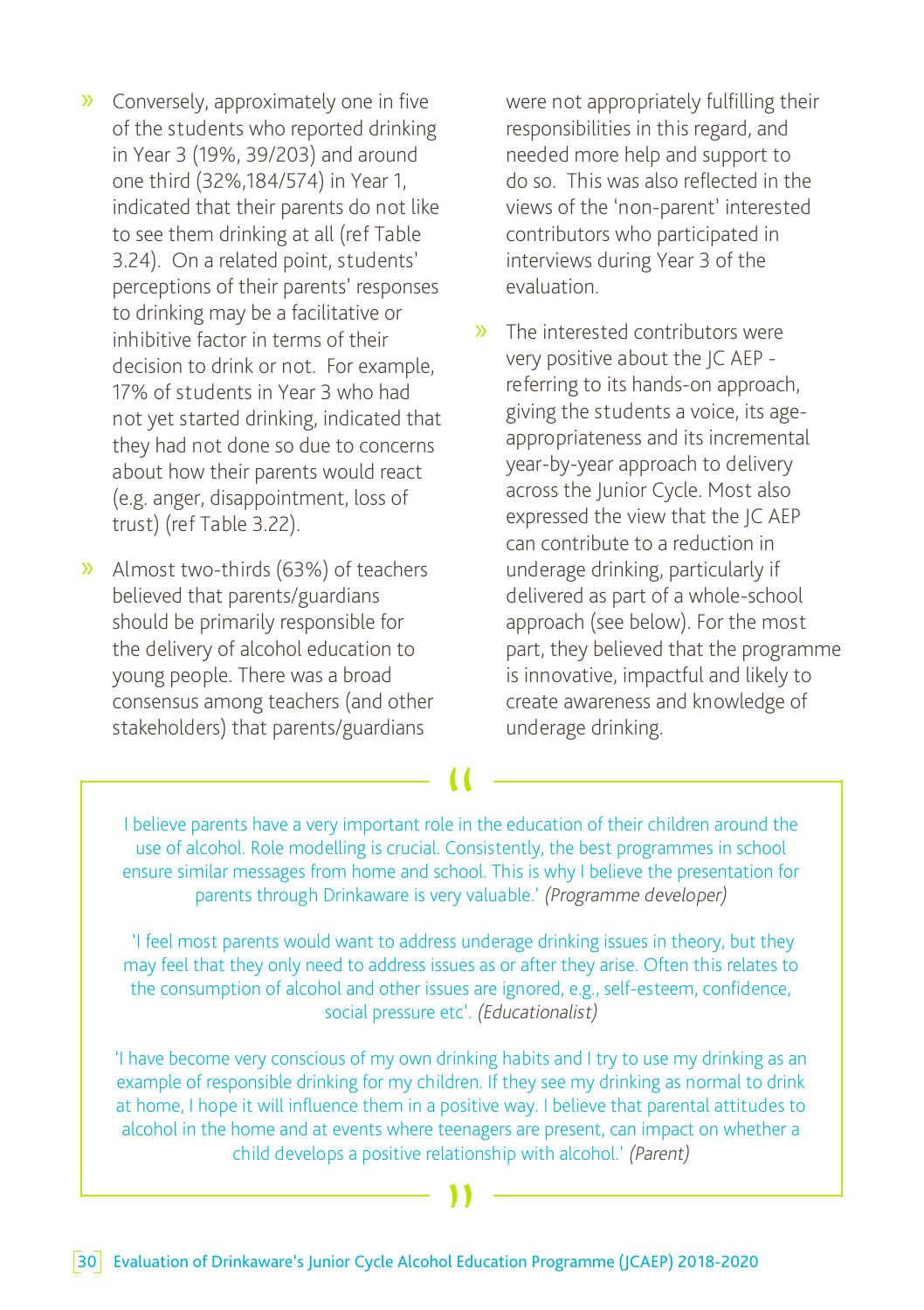### 4.6 A whole-school approach

- » The need for a co-ordinated 'wholeschool' approach<sup>4</sup> to alcohol education (and therefore to the implementation of the JC AEP), was considered to be important by 9 out of 10 teachers as well as all of the 'non-parent' interested contributors who were interviewed in Year 3
- » A number of factors were considered important in facilitating wholeschool buy-in to the programme (and therefore, wider implementation), including 'consistent messaging', harnessing the support of individual teachers, school management and parents, as well as securing governmental endorsement and more funding/investment.
- » Teacher training and buy-in, or the lack thereof, was also seen as an important facilitator/ barrier to successful programme implementation.
- » Four of the five educationalists who participated in the final phase of the evaluation - and who were familiar with the JC AEP - suggested that any new programme such as the JC AEP, should be mandatory within the SPHE, but also that any such programmes should be endorsed by the Department of Education and Skills to ensure wider acceptance and roll-out.

A whole-school approach allows consistent messaging for students. We are using the Drinkaware JC AEP resources for First to Third Year and these are appropriately planned'. A whole-school approach allows consistent messaging for students. We are using the (Teacher)

'We should all be saying the same thing'. (Teacher)

'The JCAEP needs to be conducted by all SPHE teachers, or teachers teaching in that capacity. Ideally, this should be done at the same time of the year, so that there can be a whole-school approach e.g., visiting speakers etc'. (Teacher)

and parents' associations.' (Teacher) 'A whole-school approach, with all stakeholders supporting it [the JC AEP], including BoM

<sup>4</sup> A 'whole-school approach' describes an approach involving collaborative action by the total school community in consultation with parents and pupils, to improve pupil learning, behaviour and well-being.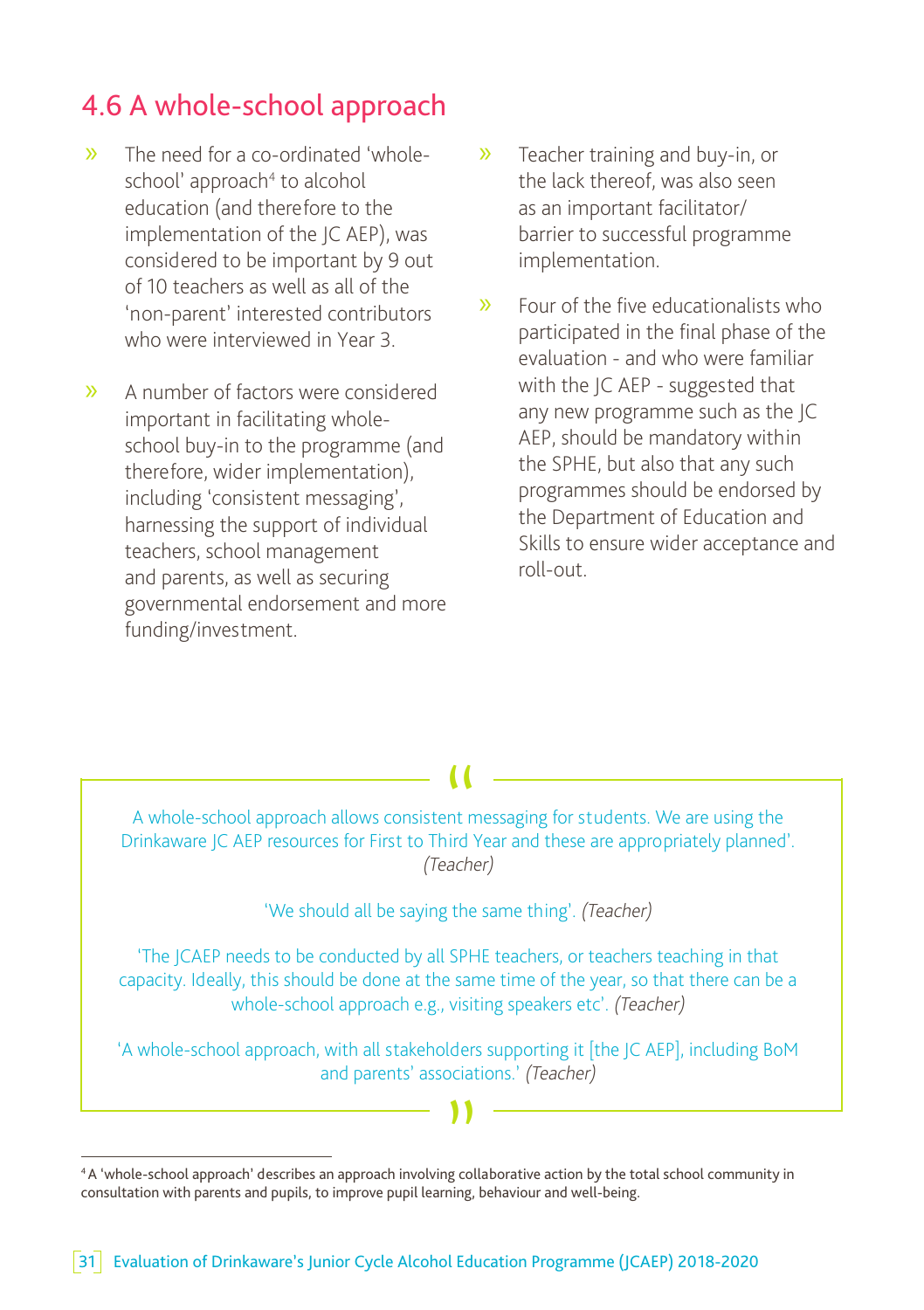# Conclusion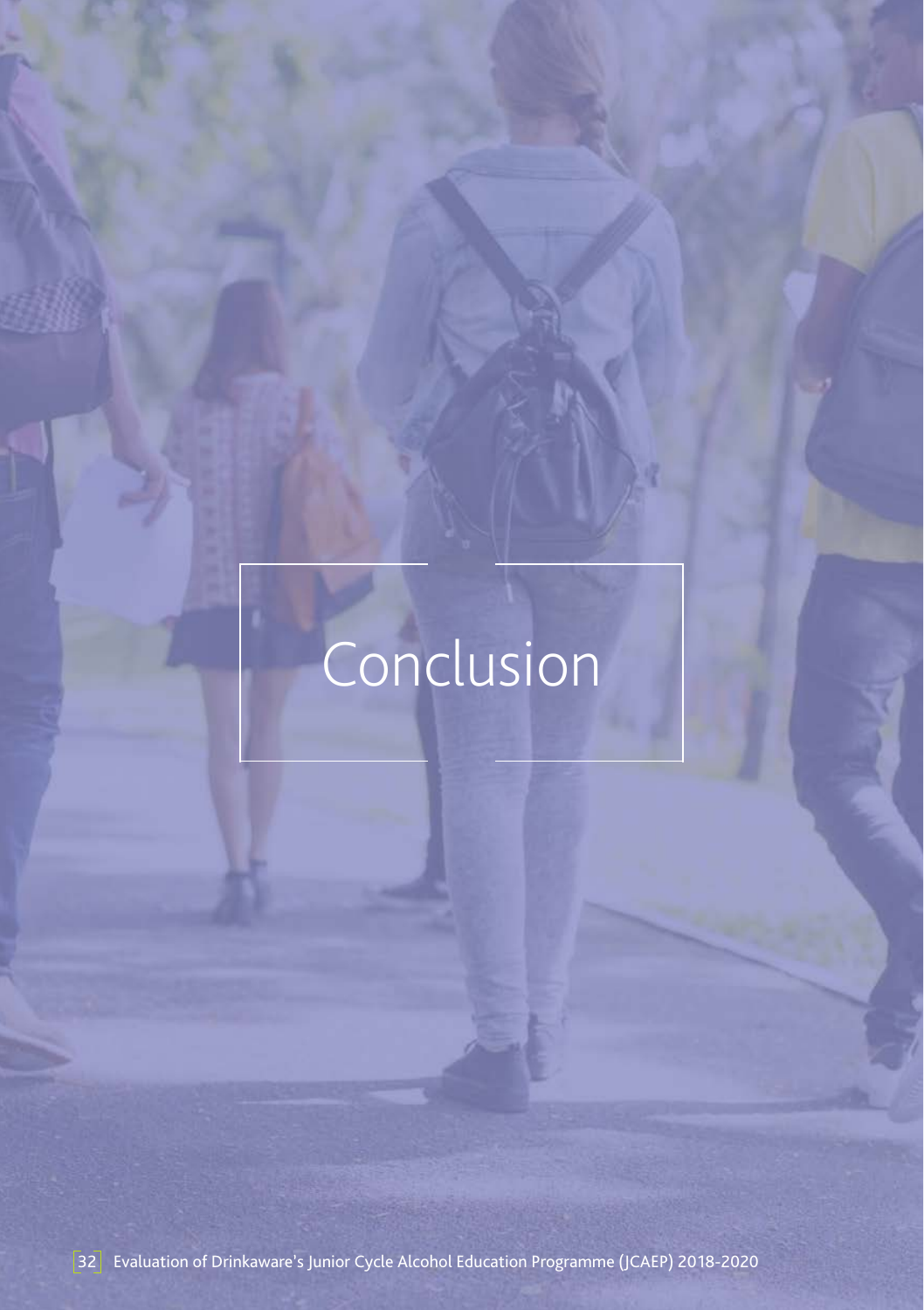# 5. Conclusion

The collective findings presented in this report provide important insights into changes in 'real time', in the use of, attitudes toward, and understanding the effect of, alcohol amongst teenagers as they grew and matured during the first three years of post-primary school in Ireland. The results also provide important evidence on the perceived impact, acceptability and delivery of the JC AEP across all three years of the Junior Curriculum.

Whilst the problem of underage drinking is a difficult one to address (e.g. due to the challenges in designing and testing interventions by age and subgroup (e.g. Greenberg, 2004) and is likely to persist until such time as cultural and other changes take place in Ireland, international research suggests that appropriate school- (and home-) based alcohol education can play a significant role in reducing the progression of alcohol consumption in the teenage years. This is true, in particular, for those programmes which, like the Junior Cycle Alcohol Education Programme, involve a focus on maintaining positive peer relationships, relaying accurate norms and teaching peer refusal skills (i) (e.g. Spoth et al., 2008).

The teachers and stakeholders who participated in this research, were unanimous in their agreement on the importance of the need for alcohol education in schools and especially within the context of a whole-school approach.

There were also very positive views overall about the JC AEP and its practical delivery in participating schools.

The results indicate that the, albeit still evolving, JC AEP is a useful, feasible, high quality programme which is successfully addressing a high level of need for alcohol education. A central feature of this programme involves engaging and empowering young people to develop knowledge, understanding, confidence and appropriate decision-making skills to navigate more safely in a world where alcohol is widely available.

However, more work is clearly needed both at school and wider societal level (and especially in the home) to help reinforce the key messages of the JC AEP. Collectively, the large-scale implementation of the programme in order to reach more young people (and parents), would play an important role in shifting attitudes and knowledge (some of which may be deeply entrenched from a very young age) and most importantly, help change behaviour in the short, medium and longer term. A number of key recommendations for the future are outlined below.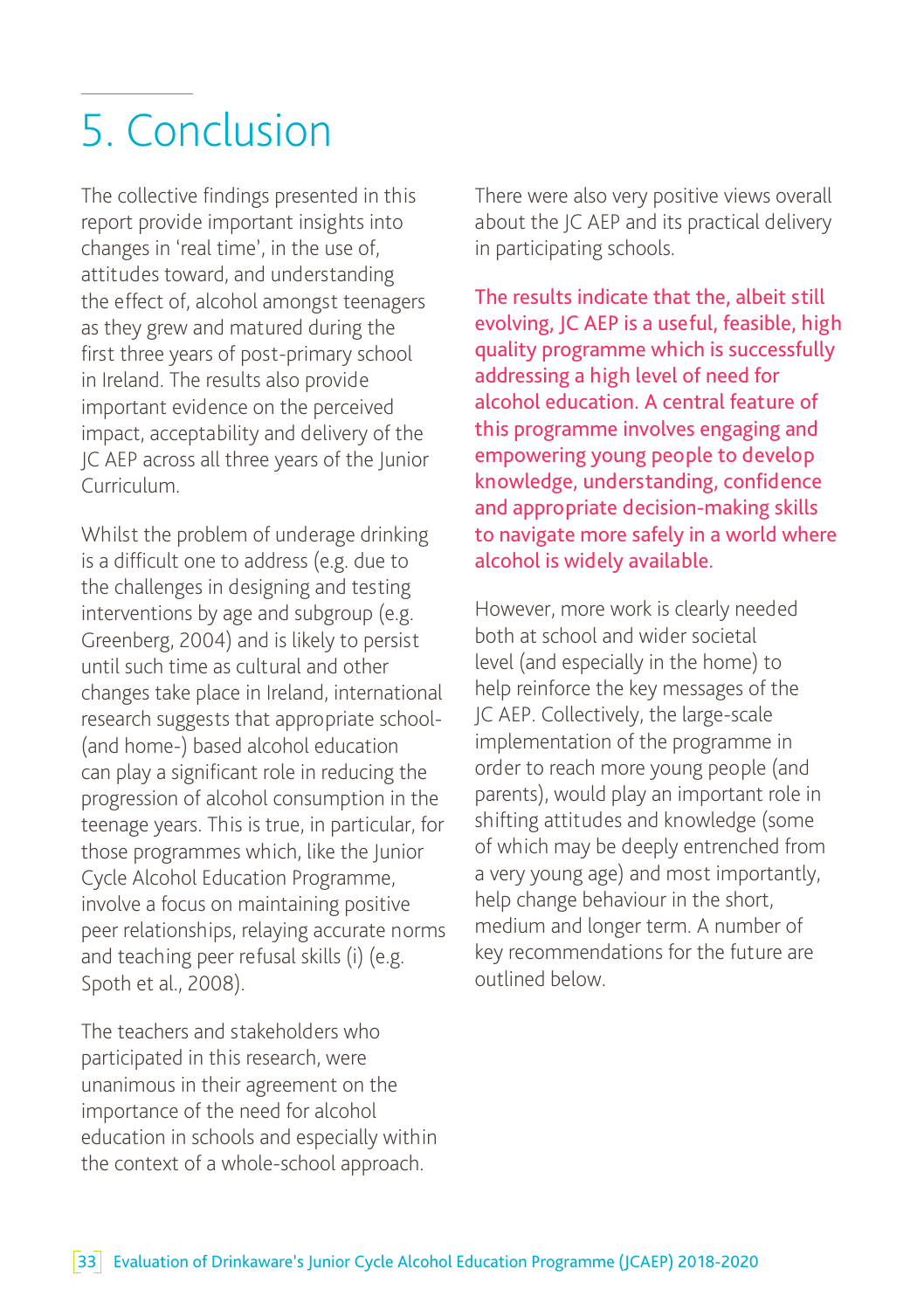# Key Recommendations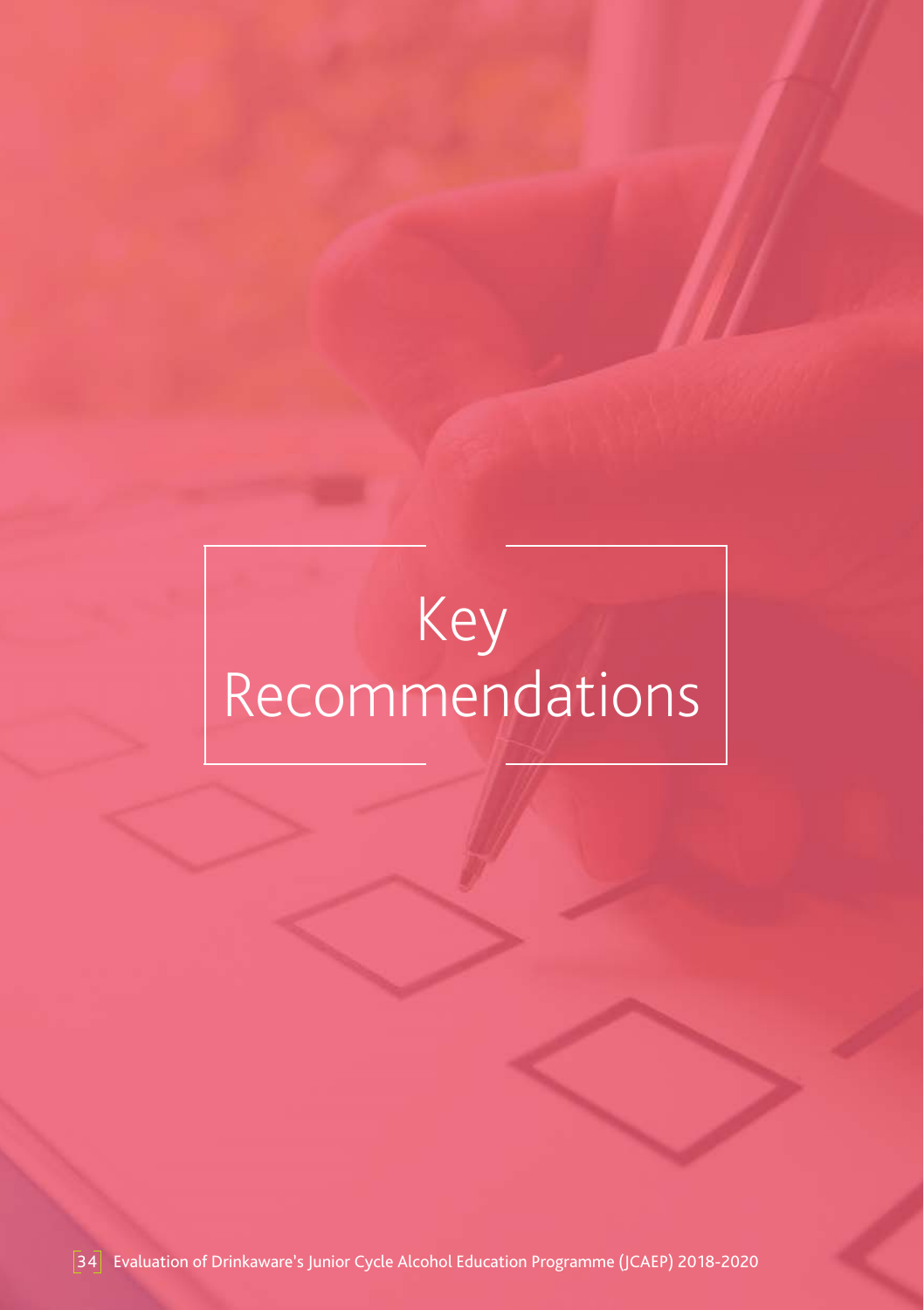# 6. Key recommendations

- » Alcohol education should begin (in some form) in the late primary school years. The Junior Cycle Alcohol Education Programme provides a robust model on which to develop a new primary level programme for 6th class students.
- » Alcohol education should continue throughout at least the first three years of post-primary school, but with a particular emphasis on Second Year as students advance toward the 'tipping point' age of 15 (in Third Year).
- » A number of suggested improvements to the JC AEP were indicated - some of which have already been addressed in the lifetime of the study – including: more interactive group activities and visual material (both of which the students enjoyed); less repetition; more information on the legal aspects of drinking and on alcohol content; careful consideration of the timetabling of the programme within the curriculum; and inviting guest speakers to school to complement programme content and delivery. Future research might explore the impact of these changes.
- » Future (enhanced) iterations of the JC AEP should be rolled out to more schools nationwide in order to extend programme reach and to

make structured, evidence-informed easy-to-deliver, year-on-year alcohol education available to all 12-16 yearolds in Ireland, and in ways that make it accessible and enjoyable for all.

- » There is a need to promote and encourage greater engagement with, and support from, parents in their children's alcohol education from an early age and more consistent home-school messaging. This should include a review of the role of parents in preventing and delaying the age of the first drink, while youth perspectives on parental approaches to alcohol also merit exploration. Parent training and supports are an important element in this regard.<sup>5</sup>
- » Supplementary teacher training on alcohol education across the three-year Junior Cycle curriculum and at different time points, would further help to scaffold and support programme delivery and ensure sustainability. In addition, it would be helpful to implement a process of regular review involving the collation and assessment of student and teacher feedback on what works/does not work well during programme delivery.

<sup>&</sup>lt;sup>5</sup> Drinkaware delivers (virtual and face-to-face) parent workshops on a nation-wide level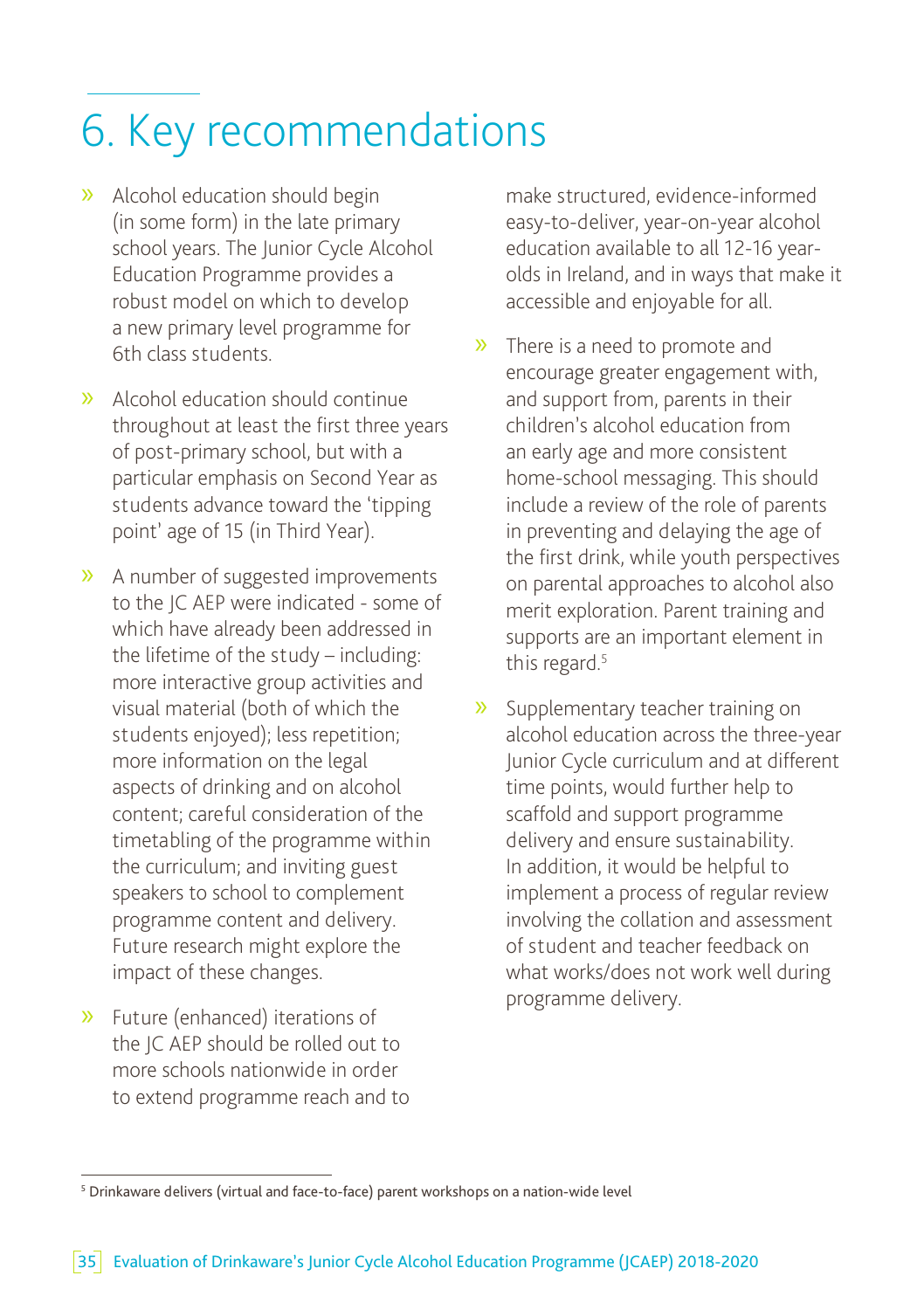» There is a need to increase awareness of the importance of alcohol education in schools and, in particular, to implement a co-ordinated 'wholeschool' approach, in line with the UK National Institute for Health and Clinical Excellence (NICE) guidelines (2007) on alcohol misuse in schoolchildren as well as other research conducted both in Ireland and elsewhere, on the merits of whole school preventative approaches. To this end, education leaders, policy makers, school management and all teachers in Ireland (and elsewhere) should endeavour to commit to delivering evidence-informed alcohol prevention education programmes/ initiatives going forward, as part of their wellbeing curricula.

<sup>&</sup>lt;sup>i</sup> Spoth RL, Greenberg MT. Toward a comprehensive strategy for effective practitioner-scientist partnerships and largerscale community benefits. Am J Community Psychol. 2005;35(3/4):107–126

ii 25% increase in consumption amongst adults (Drinkaware Barometer, B&A, April 2020)

iii UNESCO 2017, Good Policy and Practice in Health Education Booklet 10, "Education sector responses to use of alcohol"